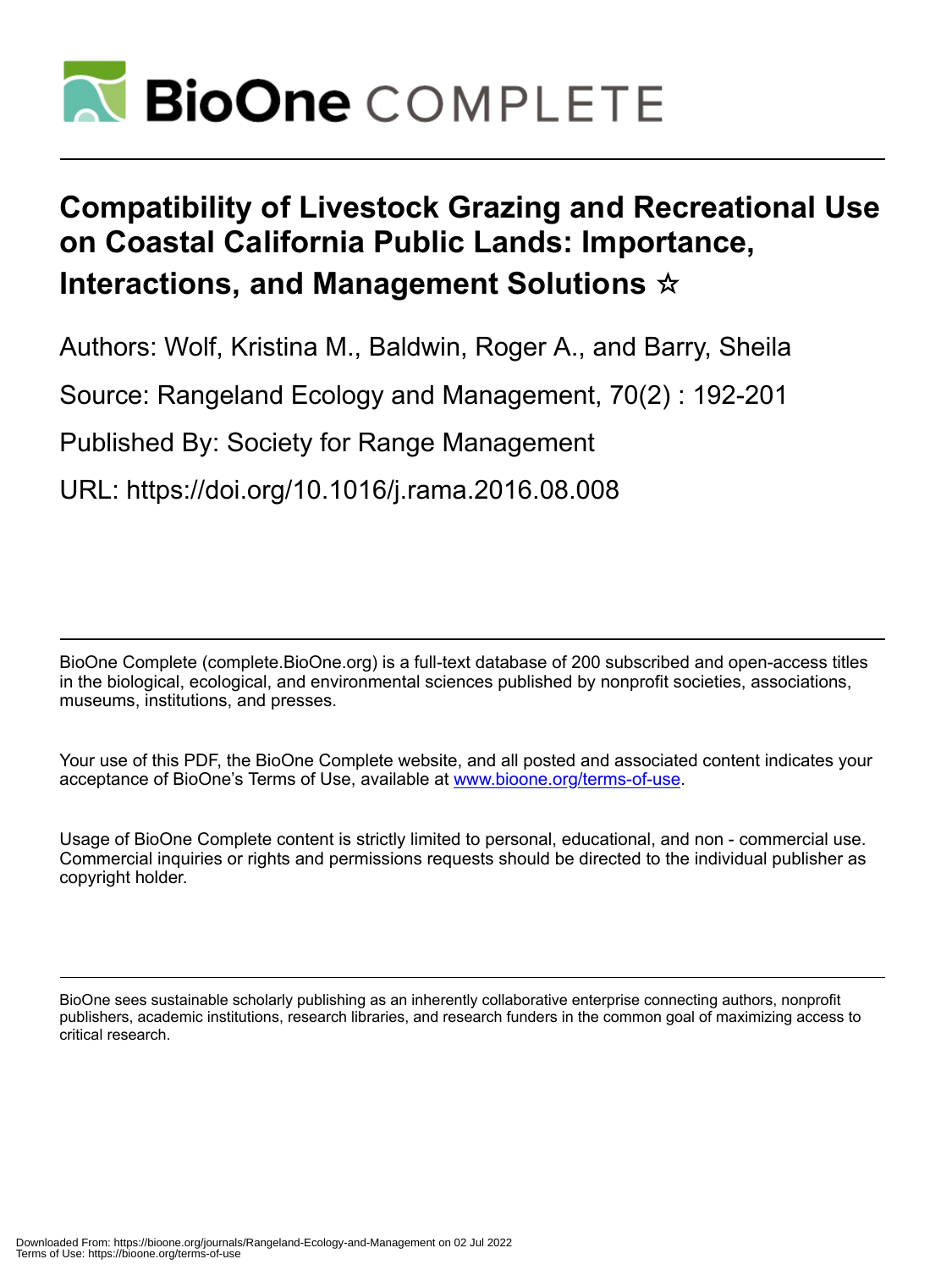Contents lists available at ScienceDirect





### Rangeland Ecology & Management

journal homepage: http://www.elsevier.com/locate/rama

## Compatibility of Livestock Grazing and Recreational Use on Coastal California Public Lands: Importance, Interactions, and Management Solutions<sup>☆</sup>



Kristina M. Wolf <sup>a,\*</sup>, Roger A. Baldwin <sup>b</sup>, Sheila Barry <sup>c</sup>

a College of Agriculture and Environmental Sciences - Russell Ranch Sustainable Agriculture Facility, Research Coordinator, University of California, Davis, CA 95616, USA <sup>b</sup> Department of Wildlife, Fish, and Conservation Biology, Human-Wildlife Conflict Specialist, University of California, Davis, CA 95616, USA

<sup>c</sup> University of California Cooperative Extension, Livestock and Natural Resources Advisor and County Director, University of California, Santa Clara, San Jose, CA 95112, USA

#### article info abstract

Article history: Received 11 November 2015 Received in revised form 15 August 2016 Accepted 17 August 2016

Key Words: conservation grassland land-use conflicts rangeland recreation

While the primary use of rangelands for over a century has been livestock grazing to produce food and fiber, elevated demand for recreational land has increasingly brought livestock-recreation interactions to the forefront. California's coastal range is a hotspot for graziers and recreationists alike and is an important region in which to address the challenges and opportunities of concurrent grazing and recreation. Here we review issues related to livestock grazing on publicly owned recreational lands, discuss potential areas of conflict, and highlight promising avenues for fostering positive livestock-recreation interactions. Managers grazing livestock on public lands have adopted a variety of management practices to minimize conflicts and maximize benefits derived from multiple uses of public lands. However, even a few perceived negative recreationist experiences may prompt some public land agencies to remove livestock grazing entirely. California's grasslands—a large component of public lands—are the most "at-risk" habitat type for development, and increasing economic and social pressures on ranchers who utilize leased public lands make it more likely that ranchers would sell their private lands to developers if access to public grazing land were eliminated, further increasing threats to our already dwindling rangelands. The continued accessibility of public lands for grazing is thus inextricably linked to the protection of private rangelands and the critical resources they provide. Novel approaches to public education and collaborative land management are critical to reducing negative livestock-recreation encounter and ensuring continued conservation of wildlands.

© 2017 The Authors. Published by Elsevier Inc. on behalf of The Society for Range Management. This is an open access article under the CC BY-NC-ND license (http://creativecommons.org/licenses/by-nc-nd/4.0/).

#### Introduction

More than 700 million acres (300 million ha) of public and private rangelands in the United States support livestock grazing and recreation and provide ecosystem services necessary to sustain human and wildlife populations ([Foley, 2005; Havstad et al., 2007; Millennium Ecosystem](#page-9-0) [Assessment Program, 2003\)](#page-9-0). In California alone, 30% of public land is rangeland, covering more than 32 million acres (13 million ha; [Fire](#page-9-0) [and Resource Assessment Program, 2010](#page-9-0)). While the primary use of rangelands for thousands of years has been wildlife habitat ([Forest](#page-9-0) [Service, 2012](#page-9-0))—and within the past few centuries livestock grazing to produce food and fiber [\(Huntsinger and Bartolome, 2007](#page-10-0))—an elevated

E-mail address: [kmwolf@ucdavis.edu](mailto:kmwolf@ucdavis.edu) (K.M. Wolf).

interest in and demand for already limited public recreational areas and grazing lands has increasingly brought livestock-recreation interactions to the forefront ([Forest Service, 2012; Hallissy, 2001](#page-9-0)).

California's coastal range, which is home to most of the 280 California State Parks [\(Moss, 2009](#page-10-0)), is a hotspot for graziers and recreationists alike and thus an important region in which to address the challenges and synergies of concurrent grazing and recreation ([Hayes and Holl, 2003](#page-9-0)). While livestock production on western US rangelands is common, the coastal regions, particularly the mesic central and northern coasts, are unique in being highly productive (Burcham, 1957; D'[Antonio and Vitousek, 1992](#page-9-0)) and are interspersed with dense urban and rural areas ([Hayes and Holl, 2003](#page-9-0)) that have high amenity values, which increase surrounding land value and attract nearby recreationists [\(Moss, 2009; Radeloff et al., 2005\)](#page-10-0). Limitations on suitable land for recreation constrain recreational demand and often put recreationists at odds with graziers. Graziers also face increased constraints on the amount of land available for grazing, economic costs associated with grazing on a limited land base ([Fire and Resource](#page-9-0) [Assessment Program, 2010; Hallissy, 2001; Resnik et al., 2006](#page-9-0)),

#### <http://dx.doi.org/10.1016/j.rama.2016.08.008>

1550-7424/© 2017 The Authors. Published by Elsevier Inc. on behalf of The Society for Range Management. This is an open access article under the CC BY-NC-ND license (http:// creativecommons.org/licenses/by-nc-nd/4.0/).

<sup>☆</sup> Midpeninsula Regional Open Space District, Central Coast Rangeland Coalition, Elkhorn Slough, and the University of California Cooperative Extension provided funding for and facilitated this research.

<sup>⁎</sup> Correspondence: Kristina M. Wolf, College of Agriculture and Environmental Sciences - Russell Ranch Sustainable Agriculture Facility, Research Coordinator, University of California, Davis, CA 95616, USA.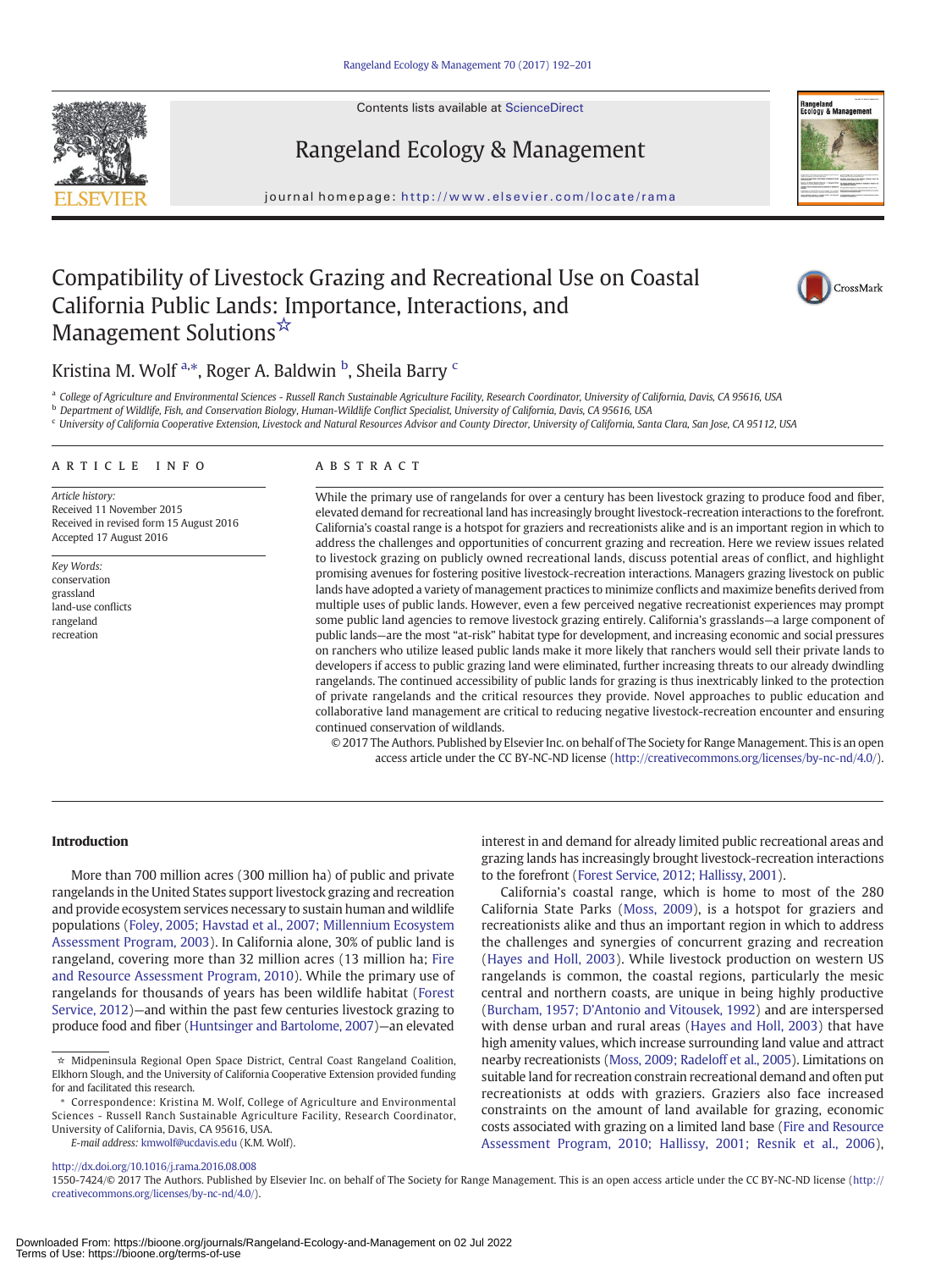reduced forage and water resources due to climate change and longterm drought [\(Bureau of Land Management, 2009b; Forest Service,](#page-9-0) [2012; Holland, 2015](#page-9-0)), and heightened regulations by government agencies that can limit grazing management options ([Huntsinger and](#page-10-0) [Bartolome, 2007\)](#page-10-0).

Changes to wildland habitats due to land-use conversion and climate change threaten wildlife habitat and reduce connectivity and migration pathways [\(Resnik et al., 2006](#page-10-0)). In the western United States, nonmetropolitan population growth is three times higher than in the rest of the country and occurs disproportionately on forests and rangelands [\(Hansen et al., 2002\)](#page-9-0). Across central and northern coastal California counties containing state parks, populations are estimated to increase by almost 4 million people (a 40% increase from 2010) by the year 2060 [\(California Department of Finance, 2014\)](#page-9-0). The goods and services demanded from wildlands by the public will increase, and balancing the needs of a growing population with sustainable natural resource management will be a continuing challenge. Access to grazing land on the California coast is becoming more limited, due to not only conversion to residential and agricultural uses but also public open space ([Forest](#page-9-0) [Service, 2012](#page-9-0)). For example, in just the 2013−2014 fiscal year, California State Parks holdings increased by > 17 000 acres (6 900 ha), much of which included acquisitions in coastal regions [\(Trute, 2014](#page-10-0)). However, most California State Parks do not allow grazing, and when it does occur, it is frequently removed for a variety of reasons [\(Cuff and Nardi,](#page-9-0) [2013; Tam, 2011; Tempest, 2004](#page-9-0)) and the number of grazing permits has decreased over time ([Fire and Resource Assessment Program,](#page-9-0) [2003\)](#page-9-0). Grazing lands will thus decrease in area, while demand for recreational areas will simultaneously increase ([Brunson and Steel,](#page-9-0) [1996; Forest Service, 2012\)](#page-9-0). As grazing increasingly moves beyond previously privately owned open rangelands onto public lands, encounters between livestock and recreationists are likely to increase [\(Forest Service, 2012](#page-9-0)). However, while grazing and recreational uses of land may at times be at odds, these uses may also be compatible, and even mutually beneficial.

#### **Objectives**

Due to the likely increase in future livestock-recreation interactions, we conducted an extensive literature review to better clarify for public land agencies and managers the impetus for livestock grazing on publicly owned recreational lands, identify potential areas of conflict, and highlight promising avenues for fostering positive livestock-recreation interactions. We address three major topics in this review: 1) current trends in, and 2) outcomes of, livestock grazing and recreation on public lands, and 3) common livestock-recreation interactions. Next, we derived expert knowledge obtained through interviews and surveys of public lands' managers (Wolf et al unpublished manuscript) descriptions of practices that managers have adopted to minimize conflicts and maximize benefits from multiple uses of public lands. Our geographic focus for both the literature review and description of practices was coastal California, primarily central and northern California.

For the purposes of this review, we define "livestock-recreation interactions" as encounters between livestock and recreationists. This could also include encounters between the effects of livestock and the effects of recreation (e.g., livestock moving through a gate opened by recreationists, companion animals coming into contact with livestock).

#### Current Trends in Livestock Grazing and Recreation on Public Lands

Livestock grazing has been the primary use of rangelands in California since the arrival of European settlers until today ([Jackson](#page-10-0) [and Bartolome, 2007; Wagner, 1989\)](#page-10-0). However, California's grasslands are the most "at-risk" habitat type for threat from development and conversion to cropland [\(Forest Service, 2012; Holland, 2015\)](#page-9-0). Ranchers often seek public land grazing allotments to conserve their private land resource base or overcome loss of access to grazing land due to urban sprawl ([Fire and Resource Assessment Program, 2010; Sulak and](#page-9-0) [Huntsinger, 2007; Tempest, 2004\)](#page-9-0).

Continued loss of rangeland habitat supporting the provision of meat production has forced some to seek public land grazing leases to remain financially viable. In California 63% of rangelands are privately owned, and while this may give the impression that ranchers have plenty of land on which to graze, approximately 47 000 ac (19 000 ha) of California rangelands are converted to other uses each year. This leaves ranchers with a dwindling resource base, and frequently, the only sustainable environmental and financial option is to obtain a grazing lease on public land ([Fire and Resource Assessment Program,](#page-9-0) [2010](#page-9-0)). The continued accessibility of public lands to grazing is therefore inextricably linked to the protection of rangelands and the critical resources they provide [\(Sulak and Huntsinger, 2007](#page-10-0)).

As populations and environmental pressure increase, the need to enhance and benefit from multiple ecosystem services has led to managing for trade-offs and concurrent multiple uses on rangelands [\(Forest](#page-9-0) [Service, 2012; Herrero and Thornton, 2013](#page-9-0)). For example, recreation has increased in the United States over time, with the total number of recreationists increasing 7% from 2000 to 2009, and the number of days during which public lands were utilized for recreation increased by 30% over the same period. California State Parks reported increases in the 2013−2014 fiscal year of 7.38% in day-use visitors, 6.14% in camping, and approximately 7.27% in visitor attendance from the previous year, and these numbers are believed to be substantially underestimated ([Trute, 2014\)](#page-10-0). Greater demand for recreational land will increase pressure on public lands [\(Bureau of Land Management,](#page-9-0) [1994, 2009b; Dutton, 1953; Fulbright and Ortega-Santos, 2006; Havstad](#page-9-0) [et al., 2007; Landstrom, 1965; Menke and Bradford, 1992; Veblen et al.,](#page-9-0) [2014; Wilkinson, 1992](#page-9-0)). This may exacerbate conflicts between recreational users and graziers given that livestock grazing on public lands has already come under fire for its perceived negative impacts on natural resources and recreational pursuits ([Eisenstein and Stampe,](#page-9-0) [2006; Tempest, 2004](#page-9-0)).

#### Outcomes of Livestock, Recreation, and Their Interaction on Public Lands

Although land managers recognize more than ever that multiple land uses are often compatible and even desirable for more efficient use and better management of rangelands, multiple uses may result in net positive or negative outcomes for livestock grazing, recreational purposes, or environmental health [\(Nelson et al., 2010](#page-10-0)). Trade-offs depend on the focal resource, and the magnitude of their effects are spatiotemporally diverse and culturally context dependent [\(Herrero and](#page-9-0) [Thornton, 2013; Herrero et al., 2009; Plieninger et al., 2012](#page-9-0)). For example, the central and northern coastal California regions have a mesic climate that produces a plant community which may respond differently to grazing than interior regions. In light of extensive plant invasions, coastal lands may require some grazing disturbance to maintain native grasslands and reduce woody encroachment and exotic invasion [\(Callaway and Davis, 1993; Hayes and Holl, 2003](#page-9-0)).

Rangelands are an important conservation target for the critical ecosystem services they impart ([Havstad et al., 2007; Plieninger et al.,](#page-9-0) [2012\)](#page-9-0), thus linking them to humans ([Huntsinger and Hopkinson,](#page-10-0) [1996; Walker and Janssen, 2002\)](#page-10-0), many of which are described in this following section.

#### Benefits of Livestock Grazing for Public Lands Management and Recreation

California's native grassland and oak woodland communities have undergone an unprecedented transformation to largely annual, nonnative cover primarily due to invasion by Mediterranean grasses and forbs, resulting in sweeping changes to ecosystem processes, including changes to fire regimes ([Mooney and Drake, 1986\)](#page-10-0). Grazing is frequently supported by fire departments and other public organizations to reduce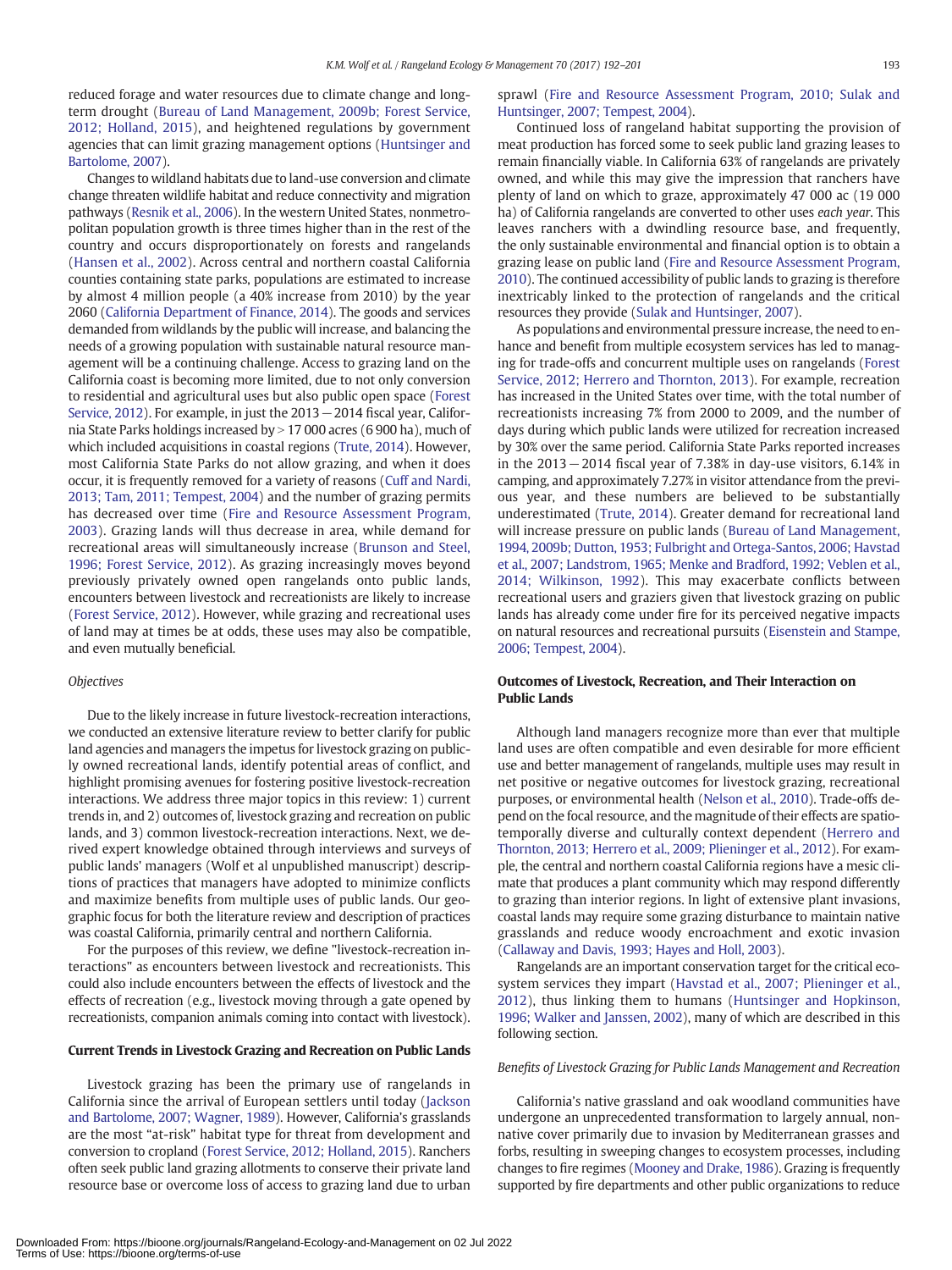exotic annual grasses that may accumulate and pose a fire hazard, which may impact surrounding structures ([Fire and Resource Assessment Pro](#page-9-0)[gram, 2010](#page-9-0)), create bare soil ([Ozaslan et al., 2015\)](#page-10-0), and threaten native plants ([Menke, 1992](#page-10-0)) and wildlife (e.g., [McCrary and Bloom, 1984\)](#page-10-0). For example, homeowners in Walnut Creek, California requested grazing on adjacent public land to reduce fire risks. Similar calls for the return of grazing for fire risk management were heard at Mt. Diablo State Park in 1989 ([Fried and Huntsinger, 1998](#page-9-0)), and fire officials continued to advocate for grazing to manage vegetation in the East Bay Regional Parks District [\(Hallissy, 2001\)](#page-9-0). Alternatives for managing vegetation in invaded California wildlands without livestock can be expensive, timeconsuming, and infeasible or unrealistic [\(Noss, 1994\)](#page-10-0). For example, goat grazing may be less effective than cattle grazing at removing annual grass thatch layers, and the cost of leasing goats can be substantial ([DiTomaso, 2000; Popay and Field, 1996](#page-9-0)). Mowing, while effective in reducing biomass and increasing native plant abundance and species richness in coastal prairie grasslands [\(Maron and Jefferies, 2001](#page-10-0)), can carry a large carbon footprint and is infeasible on steep or rocky terrain [\(Bush](#page-9-0) [and Ptak, 2006](#page-9-0)). Herbicide applications, while often quite effective in the short term, are expensive, can have negative impacts to the environment if used improperly, are not practical over large areas, and may not have public support [\(Holl et al., 2014](#page-10-0)). Prescribed burns are another option but are difficult to conduct, expensive, have a risk of spreading to nontarget areas, and are not reliable avenues for consistently removing excessive non-native plant materials year after year. The long-term effects of repeated burning on ecosystem processes, wildlife, and air quality are also unclear [\(Bush and Ptak, 2006; Syphard et al., 2006](#page-9-0)).

Grazing as a tool might also improve scenery and recreation in many cases. Invasive plants can make passage through areas difficult and may be painful or dangerous due to sharp stickers and thistles that can injure or kill wildlife and companion animals. Exotic plant cover also creates a large volume of decadent plant biomass, resulting in a resistant thatch layer that increases competition for light with relatively smallstatured native plants ([Menke, 1992](#page-10-0)); for example, grazing has been associated with an increase in the number of low-growing native forbs on serpentine grasslands in California ([Gelbard and Harrison, 2003](#page-9-0)). Thatch is also resistant to microbial breakdown and reduces enjoyment of scenery because it turns brown and gray over time ([Bush and Ptak,](#page-9-0) [2006; Hayes and Holl, 2003](#page-9-0)). By removal of non-native thatch layers with targeted grazing, recreationists can enjoy more comfortable and safer passage and potentially enhanced biodiversity of native plants ([Holland, 2015; Ringgold, 2009\)](#page-10-0). Moreover, many native California grasses are well adapted to grazing, having evolved over time to either tolerate or benefit from some level of grazing ([Edwards, 1992](#page-9-0)). Finally, some recreationists enjoy the opportunity to see livestock grazing on the landscape ([Barry, 2014; Holland, 2015; Wallace et al., 1996](#page-9-0)). Mixed livestock grazing and recreation may create opportunities for education while providing multiple economic, environmental, educational, and cultural services to local communities ([Brunson and Steel,](#page-9-0) [1996; Fire and Resource Assessment Program, 2010; Huntsinger and](#page-9-0) [Hopkinson, 1996; Resnik et al., 2006](#page-9-0)).

[Anderson \(1989\)](#page-9-0) points out that removal of livestock grazing can also have substantially negative impacts on some wildlife populations. For example, higher-quality regrowth from plants grazed early in the growing season may provide better forage for grazing wildlife; thus, livestock grazing can be manipulated in a manner to enhance wildlife forage. Some sensitive species—including some listed as threatened and endangered under California and/or Federal law—require low vegetation heights that can result from targeted grazing, including burrowing owls (Athene cunicularia), small grassland birds such as the savannah (Passerculus sandwichensis) and grasshopper (Ammodramus savannarum) sparrows, and herpetofauna such as the California tiger salamander (Ambystoma californiense) and California red-legged frog (Rana draytonii). Removal of tall non-native vegetation by livestock also allows native forbs to better proliferate, thereby increasing food and nectar for many federally threatened or endangered butterflies found on the California coast, including the San Bruno elfin butterfly (Callophyrs mossii bayensis) and Bay checkerspot (Euphydryas editha bayensis) ([Barry et al., 2015; Fire and Resource Assessment Program,](#page-9-0) [2010](#page-9-0)). While some opponents of livestock grazing argue that livestock do not differentiate between native and non-native vegetation, it is possible that the structure and phenology (tall-statured, shade native plants, form monotypic swards of annual grasses, have earlier growth) of non-native plants [\(Dyer and Rice, 1997, 1999](#page-9-0)), as well as the accumulation of substantially greater biomass by non-native vegetation relative to many native plants (D'[Antonio and Vitousek, 1992](#page-9-0)), could make them more apparent to livestock, or more likely to be eaten. A variety of grazing strategies and livestock species may be used to target different weeds at the most vulnerable times in their life cycles [\(DiTomaso,](#page-9-0) [2000; Launchbaugh, 2006; Popay and Field, 1996](#page-9-0)). This strategy may not be effective in some areas of California, however, where climatic and abiotic conditions are substantially different from the mesic coastal regions we focus on in this review ([Hayes and Holl, 2003\)](#page-9-0).

Collectively, this information on the potential for multiple beneficial outcomes of targeted grazing suggests that grazing could have substantial benefits for wildfire risk reduction, recreational enhancement, and floral and faunal composition of rangelands. In addition to these ecological and social benefits, many public land agencies, including California State Parks, have identified several items in their strategic action plan that are compatible with, or even mandate, livestock grazing (e.g., [California State Parks, 2010\)](#page-9-0). For example, Strategy 2.2.1 in the California State Parks Strategic Action Plan includes ongoing annual maintenance of cultural and natural resources, which can include targeted grazing management to enhance resources in an economically viable and efficient way. Moreover, Strategy 5.2.7 dictates that leases should be negotiated to maximize revenue potential, which often includes grazing leases ([California Department of Parks and Recreation, 2013](#page-9-0)). The California branch of the Bureau of Land Management also requires addressing noxious weeds and marijuana eradications, which can be supported by the very presence of livestock grazing and graziers. In fact, the Strategic Action Plan for the [Bureau of Land Management](#page-9-0) [\(2012\)](#page-9-0) mandates that these landscapes be "working" by providing sustainable livestock grazing opportunities. These public lands, while supported by taxpayer dollars, can thus be maintained as working landscapes via well-managed livestock grazing, which could provide a host of vegetation management services, support cultural traditions, and procure revenue via grazing lease payments from graziers for the further enhancement of public land holdings. Despite these mandates and the apparent benefits of well-managed grazing in many contexts, institutional barriers to livestock grazing still exist (e.g., [Fried](#page-9-0) [and Huntsinger, 1998; Huntsinger and Bartolome, 2007](#page-9-0)). The BLM manages  $> 15$  million acres of public land in California, of which  $> 7$  million acres are open to livestock grazing [\(Bureau of Land Management,](#page-9-0)  $2009a$ ). Of these,  $> 750,000$  acres are contained in central to northern coastal California counties [\(Bureau of Land Management, 2016\)](#page-9-0).

#### Trade-Offs of Livestock Grazing and Recreation

Rangeland degradation is often blamed on livestock grazing, although recreation has also been implicated, as well as urban growth and development, land fragmentation, farming, mining, introduction of invasive species, water development and diversion, elevated  $CO<sub>2</sub>$ and climate change, and human-caused alterations to fire regimes ([Forest Service, 2012; Hobbs et al., 2008; Morris and Rowe, 2014](#page-9-0)). While poorly managed grazing could result in a host of negative environmental outcomes, many of which are described in detail in the following section "Common Livestock-Recreation Interactions and Associated Concerns" ([Ehrlich, 1990; Huntsinger and Bartolome, 2007;](#page-9-0) [Resnik et al., 2006\)](#page-9-0), much research has shown that managers can implement practices to reduce, mitigate, and reverse them [\(Anderson, 1989;](#page-9-0) [Briske et al., 2011\)](#page-9-0). Moreover, most research regarding the negative impacts of livestock grazing has been conducted in the arid inland regions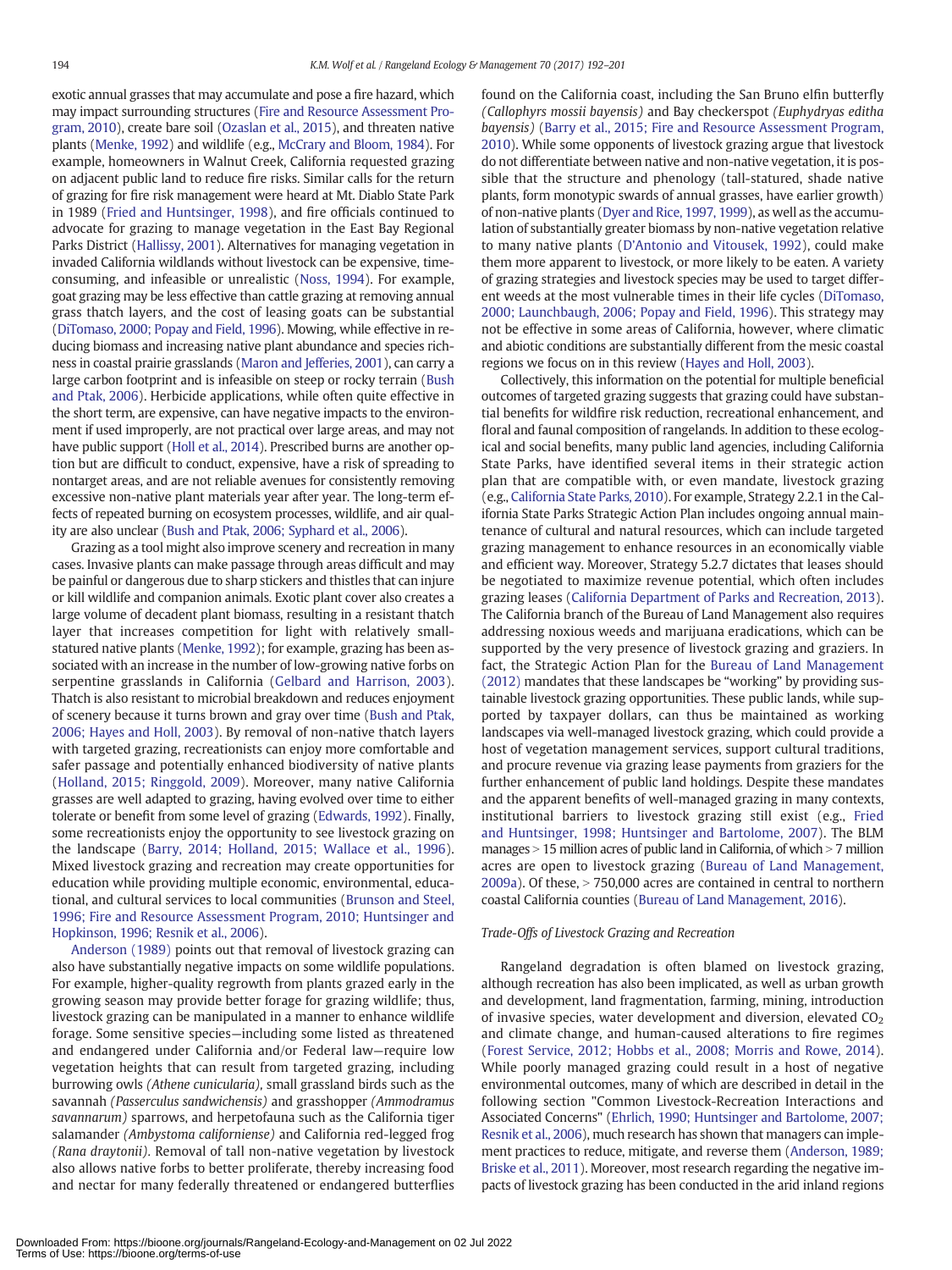of the western United States, which will respond differently to grazing than the coastal regions on which we focus in this review ([Bush and](#page-9-0) [Ptak, 2006; Hayes and Holl, 2003\)](#page-9-0).

Recreational damage to infrastructure from heavy or inappropriate recreational use, illegal activities from park users' on public lands (e.g., vandalism), and gates left open by recreationists, resulting in escape of livestock, are some potential hazards of recreation on public lands [\(Barry and Amme, 2009](#page-9-0)). Other potential impacts of poorly managed or unmanaged recreation on rangelands include erosion, trail damage, increased trail footprints, trampling up to 1 m off-trail, soil compaction, increased spread of invasive plants, damage to native plants, disturbance to wildlife, damage to cultural and aesthetic resources, littering, nutrient loading, disturbances to wildlife that alter their behavior, and habitat fragmentation ([Fire and Resource Assess](#page-9-0)[ment Program, 2010; Jordan, 2000\)](#page-9-0).

While potential danger from livestock is commonly cited to support removal of grazing from public lands, recreationist injuries are not necessarily the biggest point of contention for some grazing opponents. The fact that private graziers benefit from use of public lands is a more common complaint. The Alameda Creek Alliance contends that because public lands are public domain, the biggest beneficiary should be the public; however, when grazing occurs, they view public lands as imparting the greatest benefit to private ranchers. The fact that millions of visitors utilize these lands each year ([Tempest, 2004; Trute, 2014](#page-10-0)) may, however, outweigh potential benefits to the grazier, at least in terms of intangible benefits to recreationists on public lands [\(Bradford](#page-9-0) [et al., 2002\)](#page-9-0). Coastal state park districts, for example, cover  $>$  350 000 acres and received at least 27 565 120 visitors in the 2013−2014 fiscal year, representing  $a > 7\%$  increase in visitation rates in 1 yr alone ([Trute,](#page-10-0) [2014](#page-10-0)). Moreover, food and fiber from cattle operations may be sold in local and regional communities, imparting a substantial local economic benefit [\(Barry, 2014; Fire and Resource Assessment Program, 2010](#page-9-0)) and providing tax revenue [\(Bradford et al., 2002\)](#page-9-0). Finally, grazing on public lands does not prevent recreationists from utilizing these lands any more than other recreationists utilizing that land at the same time prevents other recreationists from recreating, and recreationists benefit from their private use of this public land base as well. Graziers and recreationists alike pay taxes that contribute to the management of these public lands. Both privately benefit in different ways by their use of these lands, and both are expected to follow rules and regulations regarding their behavior and impacts on these lands [\(California Depart](#page-9-0)[ment of Parks and Recreation, 2016; Huntsinger and Bartolome, 2007](#page-9-0)).

Other common complaints about livestock grazing in recreational areas include cow manure, flies, occasional fouling of water holes, and damage to trails in wet areas and seasons ([Tempest, 2004\)](#page-10-0). Recreationists may be fearful of livestock, perhaps due to a previously negative experience, but more often due to a lack of experience with livestock [\(Barry, 2014; Huntsinger and Bartolome, 2007; Resnik et al., 2006;](#page-9-0) [Ringgold, 2009; Sulak et al., 2008](#page-9-0)). On rare occasion, injury, death, or threats to people, companion animals, or livestock (by people or their companion animals) may occur, usually due to a lack of awareness or experience in working around livestock with young offspring [\(Barry,](#page-9-0) [2009; Barry, 2014\)](#page-9-0). For example, in the East Bay Regional Park District, where 8 000 $-10$  000 cattle graze, officials estimate that for the  $> 15$ million annual visitors, there are four to five serious cow attacks (e.g., butting, chasing, or stomping resulting in injury) each year, often occurring when young calves are present [\(Tempest, 2004](#page-10-0)).

However, despite some negative sentiments toward grazing animals on public lands, negative interactions with the public are actually quite rare, at least in the United States (for an assessment of livestockrecreation conflicts in the United Kingdom, see [Fraser-Williams et al.,](#page-9-0) [2016; Preston, 2016](#page-9-0)) While information on interactions with livestock specifically were not available for California State Parks, accident rates (not involving boats or traffic accidents) were extremely low from 1993 to 2002, ranging from one to two accidents per 100 000 visitors [\(California State Parks, 2004\)](#page-9-0), although currently only minimal acreage−managed by state parks is open to grazing, so this could be an underestimate if more lands were opened to grazing. However, in regards to livestock interactions specifically, while  $> 2$  million visitors enjoy the San Francisco Bay Areas parks yearly, fewer than 7 reported a perceived negative interaction with livestock ([Barry, 2009; Barry](#page-9-0) [and Amme, 2009\)](#page-9-0). When East Bay Parks created a reporting system in 2004 to allow park users to report incidents of negative interactions with livestock, only 18 incidents were reported over a 4-yr period (2.25 incidents per 1 million visitors, or  $a < 0.00003\%$  report rate from 2004 to 2007). No patterns were evident to assist in revealing repeated circumstances under which livestock acted aggressively. In almost 6 700 surveys for the East Bay Parks Regional District—while grazing was not specifically addressed—only 10 public comments mentioned grazing, and only  $2$  ( $\le$  0.03%) requested grazing be removed from the parks [\(Barry and Amme, 2009](#page-9-0)). However, for the officials of the Sunol Regional Wilderness, just a few perceived threats (even with millions of visitors a year) create an "unacceptable" level of risk and could eventually result in removal of livestock grazing [\(Tempest, 2004\)](#page-10-0). The lack of a ubiquitous and easily accessible system for public lands' users to report incidents precludes a rigorous risk assessment of livestock grazing on public lands at this time, but such a system could be an important step toward clarifying and quantifying the risks associated with livestock presence on public lands.

Although many land managers assume recreationists oppose livestock grazing in parks, comments from [Barry's \(2014\)](#page-9-0) review of photos about parks and other related topics on the photo-sharing website Flickr [\(Yahoo, 2015](#page-10-0)) indicated that respondents often viewed cattle grazing in the San Francisco Bay Area parks in a positive manner (23%). Less than 2% of comments about cows were negative, and only about 5% were fearful (the remaining were neutral or descriptive). Of fearful comments, less than 1% described aggressive livestock chasing or charging people. Individuals were far more fearful of snakes than livestock (e.g., 44% of photos tagged with "rattlesnake" and 14% of those tagged with nonvenomous snakes were fearful), and many individuals making fearful comments about livestock indicated a desire to overcome that fear. For recreationists wishing to conquer their fears, this may represent an opportunity for managers to provide an educational service.

It should be noted that recreationists and ranchers might need to change their behavior due to direct interactions between recreationists and livestock. In the Stanislaus National Forest, as on many other public lands, recreationists are asked to remain at least 6 f. away from cattle to avoid upsetting livestock, which like other prey animals, may become agitated if they feel threatened when a person, dog, or other unfamiliar object, such as a bike, comes within their "flight zone" ([Lockinger,](#page-10-0) [2002](#page-10-0)). To mitigate this risk, ranchers will generally remove any animals that have been reported as acting aggressively, and if they cannot identify the "aggressor" they will remove other animals matching the description to reduce danger from any potentially aggressive animals [\(Tempest, 2004](#page-10-0); Wolf et al. unpublished manuscript).

### Common Livestock-Recreation Interactions and Associated Concerns

#### Hunting and Fishing

Hunters are more likely to have favorable attitudes toward grazing in recreational areas than many other recreational groups. They are also more likely to believe that grazing enhances their experience, even though hunters are significantly more likely to see livestock or their effects because they tend to travel farther than most recreationists and travel off trails more frequently ([Brunson and Gilbert, 2003](#page-9-0)). However, hunting is declining in the United States while other recreational activities, such as hiking, are increasing [\(Forest Service, 2012\)](#page-9-0), so the influence of hunter sentiment on grazing of public lands may be less than that of a growing hiker population. Fishers have lower tolerance of livestock grazing activities than hunters due to the perception that cattle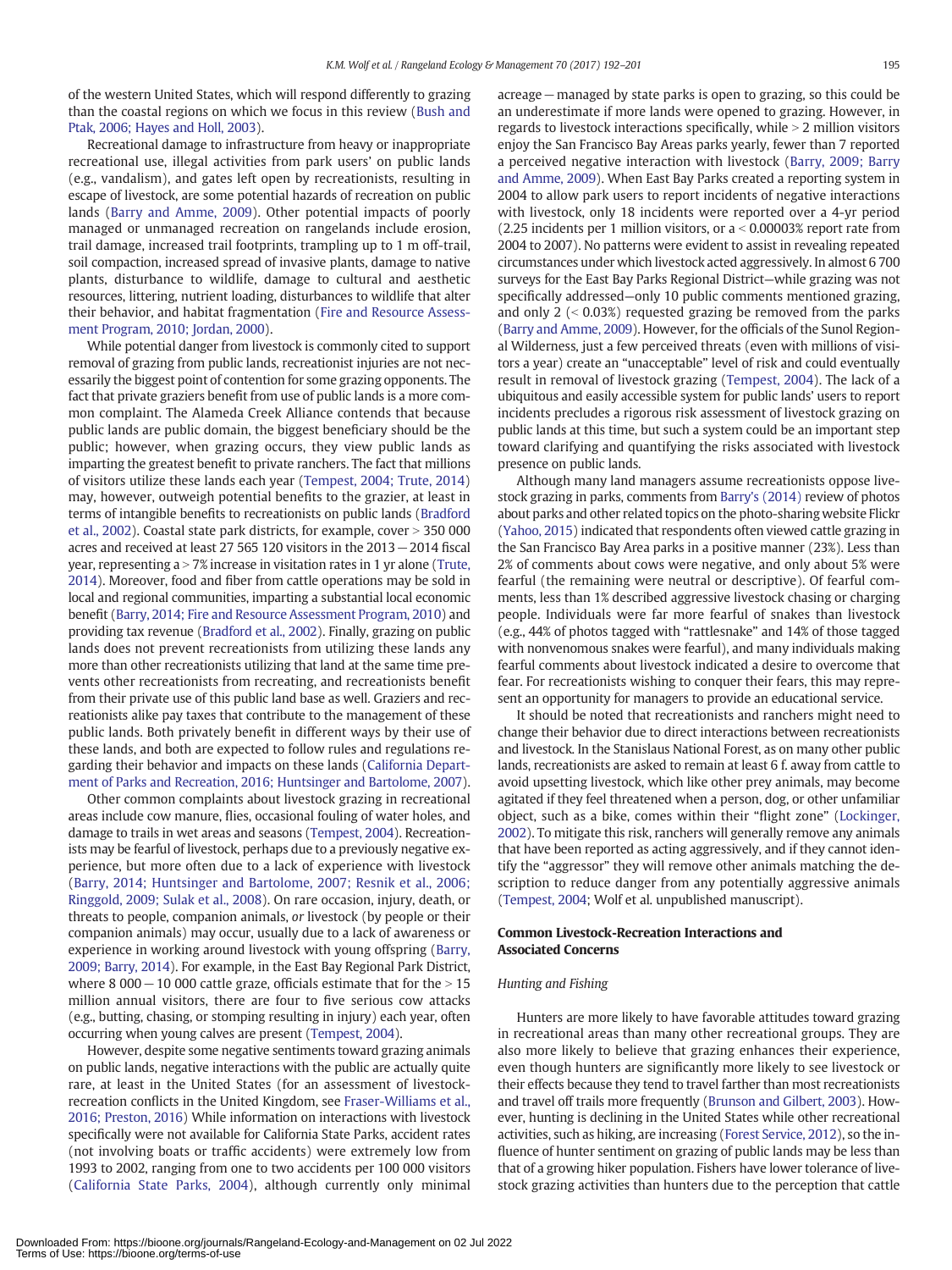foul streams, rivers, and lakes ([Sanderson et al., 1986\)](#page-10-0). Damage to riparian habitats is of particular concern, as cattle may congregate and "camp" in these areas for water, forage, and shade, if allowed by land managers. Trampling of sensitive plants, pegging of wet ground, slumping of streambanks, impacts on aquatic flora and fauna, and changes to hydrology and stream channel morphology may be quite negative [\(Belsky et al., 1999; Fleischner, 1994; George et al., 2004\)](#page-9-0) if livestock presence is not well managed [\(Bush and Ptak, 2006\)](#page-9-0). However, many managers can and do fence livestock out of waterways and other bodies of water, at least seasonally [\(Armour et al., 1994; Kondolf, 1993;](#page-9-0) [Sulak and Huntsinger, 2002](#page-9-0)), so interactions between fishers and livestock grazing do not often occur on public lands.

#### Off-Road Vehicles, Biking

Off-road and all-terrain vehicle use, including motorized bikes, often prompt negative reactions from land managers because of trail damage, impacts on forage production, and occasionally negative interactions with users. For example, off-road vehicle recreationists can ride in a reckless or potentially dangerous manner that might frighten cattle. Nonmotorized bikers are a similar concern, as riding at high speeds erratically through or near herds could spook livestock and cause accidents that can injure other recreationists, livestock managers, companion animals, or livestock. Additional conflicts may occur when fencing is cut and fences are left or tied open by users who desire unobstructed access through recreational areas. When fences are damaged or gates opened inappropriately, livestock may access environmentally sensitive or dangerous areas [\(East Bay Regional Park District, 2015](#page-9-0); Wolf et al. unpublished manuscript).

#### Hiking, Dog-Walking, and Other Day Use

Rare incidents have been reported in which protective mother cows with young calves have charged and occasionally chased, butted, or stomped hikers venturing too near. Officials estimate that although fewer than five injuries are reported annually at the East Bay Regional Park District, the largest open park district in the United States at 96 000 acres (38 850 ha), many more incidents not involving injury, or involving only minor injuries, could go unreported [\(Tempest, 2004](#page-10-0)). However, other incidents initially reported as "attacks" were later revealed to be less dangerous. For example, one park user reported being attacked by a cow but then in subsequent interviews expressed that a cow had looked at him or her "menacingly." The park user ran away, tripped on a tree root, and fell, sustaining minor scrapes and bruises. Many other reports of attack and injury follow along similar lines, representing a perceived feeling of impending danger, rather than actual threatening behaviors. While these perceived threats may not warrant the same response from grazing and land managers as would an actual attack, they do reveal a need for better education regarding livestock behavior (Wolf et al. unpublished manuscript).

Hikers with dogs post more negative comments on Flickr about cattle in parks than hikers without [\(Barry, 2014](#page-9-0)). Walnut Creek's Park, Recreation, and Open Space Commission removed cattle from the park in 2010 after park user complaints about cattle trampling trails and attacking dogs and people [\(Nardi, 2012\)](#page-10-0). From a livestock perspective, dogs may be viewed as a particular threat, as livestock cannot easily distinguish between domestic canines and coyotes (Canis latrans), and off-leash dogs may chase and harass grazing animals [\(Holland, 2015](#page-10-0)). Though dogs are not allowed off leashes in most parks, many recreationists allow their dogs to run free. Some users contend that off-leash dogs are under voice control, but some dogs presented with an opportunity to chase livestock or wildlife will not yield to voice command, even if otherwise well-trained [\(Nesbitt, 2006; Vaske and Donnelly, 2007](#page-10-0)). Dogs may also chase or injure other dogs, children and other park users, or wildlife, and must always be kept on leash on public lands unless areas are specifically designated for off-leash recreation [\(Westgarth](#page-10-0) [et al., 2010\)](#page-10-0). Some livestock managers on public lands have noted park users encouraging their dogs to "herd" animals ([East Bay Regional Park](#page-9-0) [District, 2015](#page-9-0); Wolf et al. unpublished manuscript). However, most dogs do not understand how to behave around livestock, and livestock being chased may react in a defensive or fearful manner, as would any animal or human if chased.

#### Floral and Faunal Appreciation

Millions of visitors to California's public lands enjoy viewing and photographing wildlife, painting, drawing, or photographing rare native plants, bird-watching, and catching or documenting butterflies and other insects [\(Tempest, 2004;](#page-10-0) Wolf et al. unpublished manuscript). However, livestock are generally managed with fencing, and this may impede the movement of large wild mammals and recreationists ([Fleischner, 1994\)](#page-9-0), although wildlife-friendly fencing and other smooth-wire fencing with larger gaps between wires may also be utilized, which limits the impact that fencing has on wildlife movement ([Paige, 2009](#page-10-0)). Large predators are also sometimes eliminated by land managers when they become "too" problematic (e.g., individual mountain lions (Puma concolor) or coyotes (C. latrans) that consistently prey on livestock or stalk humans [\(Freilich et al., 2003; Kellert, 1985](#page-9-0)), and as such, this may be upsetting to park visitors.

Other "pest" animals may also be removed due to beliefs or evidence that they are damaging to the environment or negatively impact livestock weight gains. Rodents, particularly ground squirrels (Otospermophilus beecheyi and O. douglassi), create bare ground, undermine infrastructure, compromise soil stability, and compete with other grazing animals for forage, and as such are often targeted by ranchers for removal [\(Matschke et al., 1983](#page-10-0)). These removal efforts may upset park users, and if conducted in an inappropriate manner, could have negative impacts on other trophic levels (e.g., rodenticides and other lethal methods might endanger other wildlife or companion animals; [Treves and Naughton-Treves, 2005; Warburton and Norton, 2009](#page-10-0)).

Many managers understand that they have limited options for controlling predation or impacts from "pest" species on public lands and factor this into their grazing plans (Wolf et al. unpublished manuscript). However, there is substantial potential for targeted livestock grazing to manage "pest plants" and enhance wildlife forage and habitat, including habitat for many sensitive or rare species negatively impacted by high biomass accumulation from invasive Mediterranean plants common on California's rangelands, which could also improve opportunities for viewing wildlife (see previous section: "Benefits of Livestock Grazing for Public Lands Management and Recreation").

#### Facilitating Positive or Neutral Livestock-Recreation Interactions

Limitations on and removal of grazing seem to stem largely from a lack of understanding regarding the ecological effects of wellmanaged grazing, the evolutionary relationships between grazing animals and plants, and the reasons for using grazing as a tool to manage invaded lands [\(Fried and Huntsinger, 1998](#page-9-0)). The inherent "need" for grazing in some landscapes that evolved with ungulates is heightened in the face of highly successful exotic plant invaders in California [\(Foin](#page-9-0) [and Hektner, 1986; Hayes and Holl, 2003\)](#page-9-0). To facilitate more positive livestock-recreation interactions and thereby facilitate potentially wider application of livestock grazing as a vegetation management tool on public lands, a multipronged approach to education and management is likely needed. Carefully constructed public surveys, educational workshops, improved on-site signage, more user-friendly and up-to-date websites and educational materials, increased land manager presence, changes in livestock management, and additional services provided by land managers may all assist in improving relations between park users and livestock graziers while enhancing the user experience and supporting local economies. American Hiking Society's ambassador Jennifer Pharr Davis clarifies the role of public education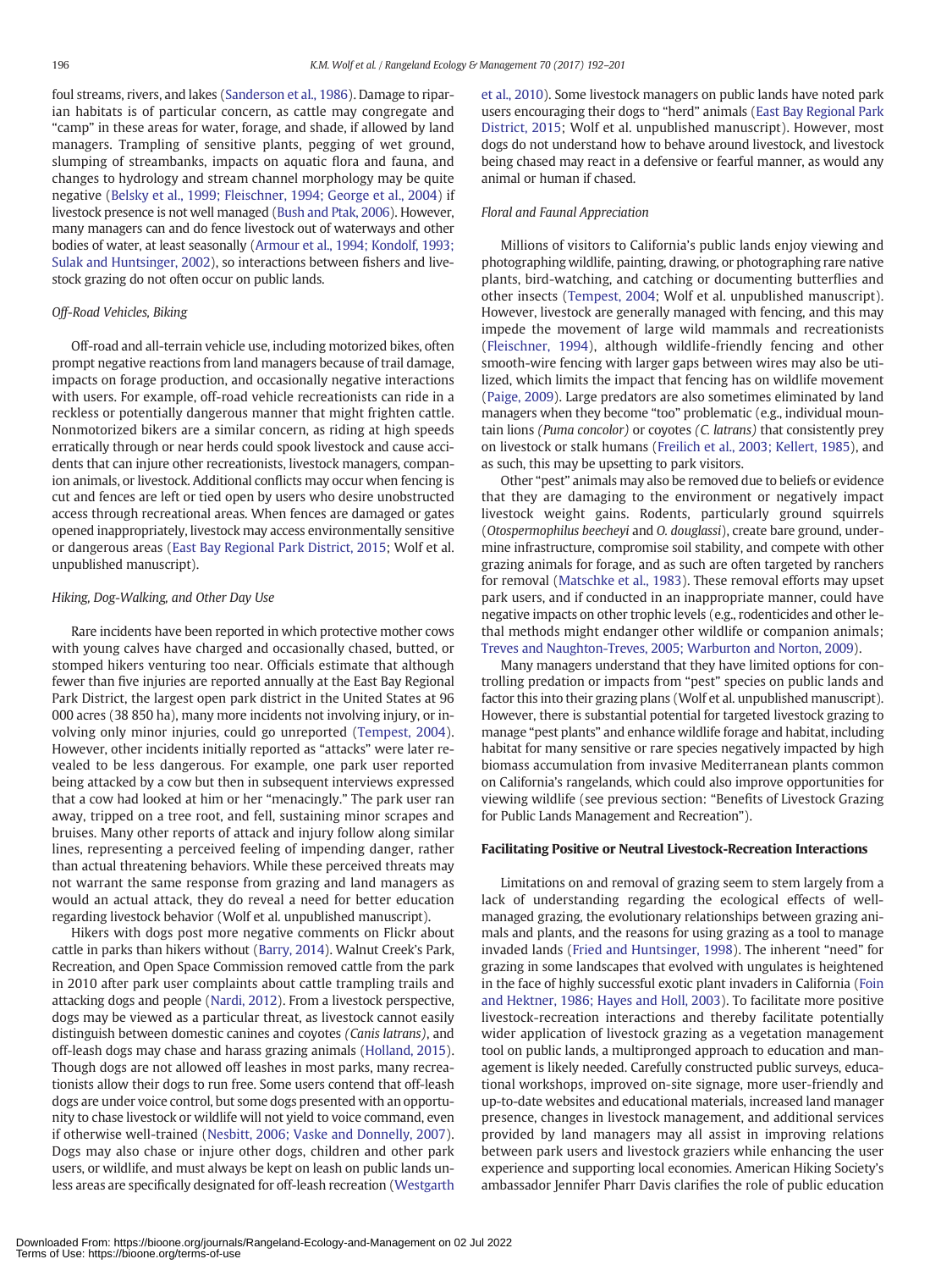in public lands management by saying, "The key to protecting, maintaining, and funding trails is engagement" ([American Hiking Society,](#page-9-0) [2014a](#page-9-0)). Facilitating public engagement and open conversations without hostility is critical to sustaining wildlands. Reaching millions of park users is an obvious challenge, although not an insurmountable one. Open dialogue between land managers and recreationists is necessary to educate each stakeholder on the potential risks and benefits of grazing on public lands. Fortunately, such opportunities for engagement are available, and most public lands' graziers and agencies are already managing for livestock-recreation interactions; we describe several of these approaches in the following subsections.

#### Public Education Through Surveys

It is generally assumed that surveys reveal preexisting opinions that guide individual actions. However, research has shown that when an opinion has not been formed on a given topic, respondents may actually construct answers (and opinions) at that moment and may even create answers based on previous questions in the survey ([Tourangeau and](#page-10-0) [Rasinski, 1988](#page-10-0)). Moreover, [Brunson and Steel \(1996\)](#page-9-0) found many survey responses about rangeland management were noncommittal and thus potentially vulnerable to change. Therefore, surveys and other methods seeking to solicit public opinion may do much to create public opinion, rather than merely recording it. Furthermore, respondents may then act in accord with their responses, making the wording of surveys potentially important in cultivating public opinion [\(Simmons et al., 1993\)](#page-10-0).

It is important to note that individuals who voluntarily participate in forums or surveys may come from relatively extreme or polarized camps of thought and may not represent average public opinion or desires regarding a particular issue ([Allen, 1998\)](#page-9-0). However, [Fortmann](#page-9-0) [\(1990\)](#page-9-0) showed that while it is often assumed that complaints and resistance to management practices on public lands come from extremist groups, two-thirds of formal complaints about forestry practices were actually from local residents, with more than half having sciencebased arguments; only 4% of complaints originated from environmental activists. Others have found that widely publicized and easily accessible open forums successfully capture public opinion ([Gundry and](#page-9-0) [Heberlein, 1984](#page-9-0)). The utility of surveys in capturing average park user opinion is not entirely clear but at the very least could be used to stimulate discussion about grazing on public lands.

#### Social Media

Social media is an emerging platform that could be used to develop interactive and collaborative solutions to "public commons" problems and may be utilized to more accurately gauge public opinion and values than traditional information-gathering methods. For example, [Barry](#page-9-0)'s [\(2014\)](#page-9-0) assessment of recreational park photos and associated user comments revealed that very few recreationists hold overtly negative sentiments regarding cattle in parks. Some park-goers simply do not understand why cows are present, while others express desires to conquer fears regarding livestock. In these situations, managers might overcome negative sentiments by explaining how their grazing program can be a beneficial tool in parks for fire risk reduction and increased biodiversity [\(Gelbard and Harrison, 2003\)](#page-9-0). Nonetheless, even an otherwise environmentally motivated individual may still oppose grazing, including when explicitly conducted to support a positive ecosystem service, if livestock grazing would restrict their personal choices. In other words, what individuals think they would support might change when it would restrict or impinge upon their personal freedom and movements [\(Noe and Hammitt, 1992](#page-10-0)).

Social media may lend critical insight to public sentiment and help guide public policy and development of land management protocols that could better facilitate positive (or neutral) livestock-recreation interactions. Facebook, Twitter, and other similar web-based applications

can increase dissemination of information about livestock on public lands and the compatibility of grazing and recreation, both of which can be important for maintaining open spaces. The Wildlife Mentoring of Los Angeles Facebook page, for example, makes educational posts about living safely with wildlife at the wildland-urban interface, where coyotes may pose a threat to pets and small children ([Wildlife](#page-10-0) [Mentoring of Los Angeles, 2015\)](#page-10-0). Thus, Facebook users obtain information in their live feeds about coyote behavior that they would not otherwise receive, and this could reduce the incidence of human-wildlife conflicts. Such efforts could be similarly applied to livestock grazing on public lands.

#### Educational Programs and Visioning Processes

Special events and interpretative programs to educate interested recreationists about livestock grazing on public lands could be a valuable tool for increasing positive livestock-recreation interactions [\(Barry and Amme, 2009\)](#page-9-0). Cooperative extension events and public workshops that encourage public participation may prove worthwhile, although the limitation of attracting only a small subset of particularly interested individuals, rather than a random sample of potential park users, may reduce the effectiveness of this approach.

Working groups in which the public participates in development of mission or vision statements [\(Vavra, 1998](#page-10-0)) for public lands could double as an educational tool for park users while aiding managers in understanding the particular concerns of public land visitors. Public participation could assist in addressing issues that may not otherwise come to light and could provide an impetus to address concerns [\(Feller, 1991](#page-9-0)). For example, public participants in a visioning process for Walnut Creek Open Spaces expressed a desire to learn more about livestock grazing on park lands. During this visioning process, maps were created of grazing areas as one potential solution to minimize interactions for park users interested in avoiding livestock completely, but currently this information is only available to public land managers. The East Bay Regional Parks District also implemented the previously discussed reporting system to allow park users to report incidents with livestock [\(Barry and Amme, 2009\)](#page-9-0). Such systems may increase user engagement and satisfaction in their ability to quickly voice concerns and address issues.

Large-scale, highly publicized speaking events may also be helpful in disseminating information to an otherwise unengaged public. Allan Savory, the controversial promoter of planned livestock grazing to reverse climate change and desertification, gave a highly publicized "TED talk" that rippled across the Internet. Before this talk, Savory's message was much less known to the general public, but as of February 2016 the video had  $>$  3.4 million views on the TED website, not including views on other websites and forums [\(Savory, 2013](#page-10-0)). Similarly, if a particularly engaging public figure with sufficient knowledge and experience to speak about livestock grazing on public lands was available, such an avenue might encourage increased public engagement and conversation.

#### Field and Work Days

Many park users are interested in becoming involved in improvement of open spaces (e.g., trail maintenance), and this could be an opportunity to educate users about the potential benefits of grazing, as well as helping them feel safe and comfortable around any livestock they might encounter. Events focused on preservation of native flora and fauna could also prompt conversations about the benefits of livestock on public lands. For example, The American Hiking Society promotes a National Trails Day to increase awareness and enjoyment of the outdoors, and incorporates recreational activities and volunteer work [\(American Hiking Society, 2014b](#page-9-0)). Some ranchers have entertained the idea of having "Meet the Rancher" days, such as an open forum where the public can learn more about grazing on public lands while enjoying a locally produced lunch and tour, asking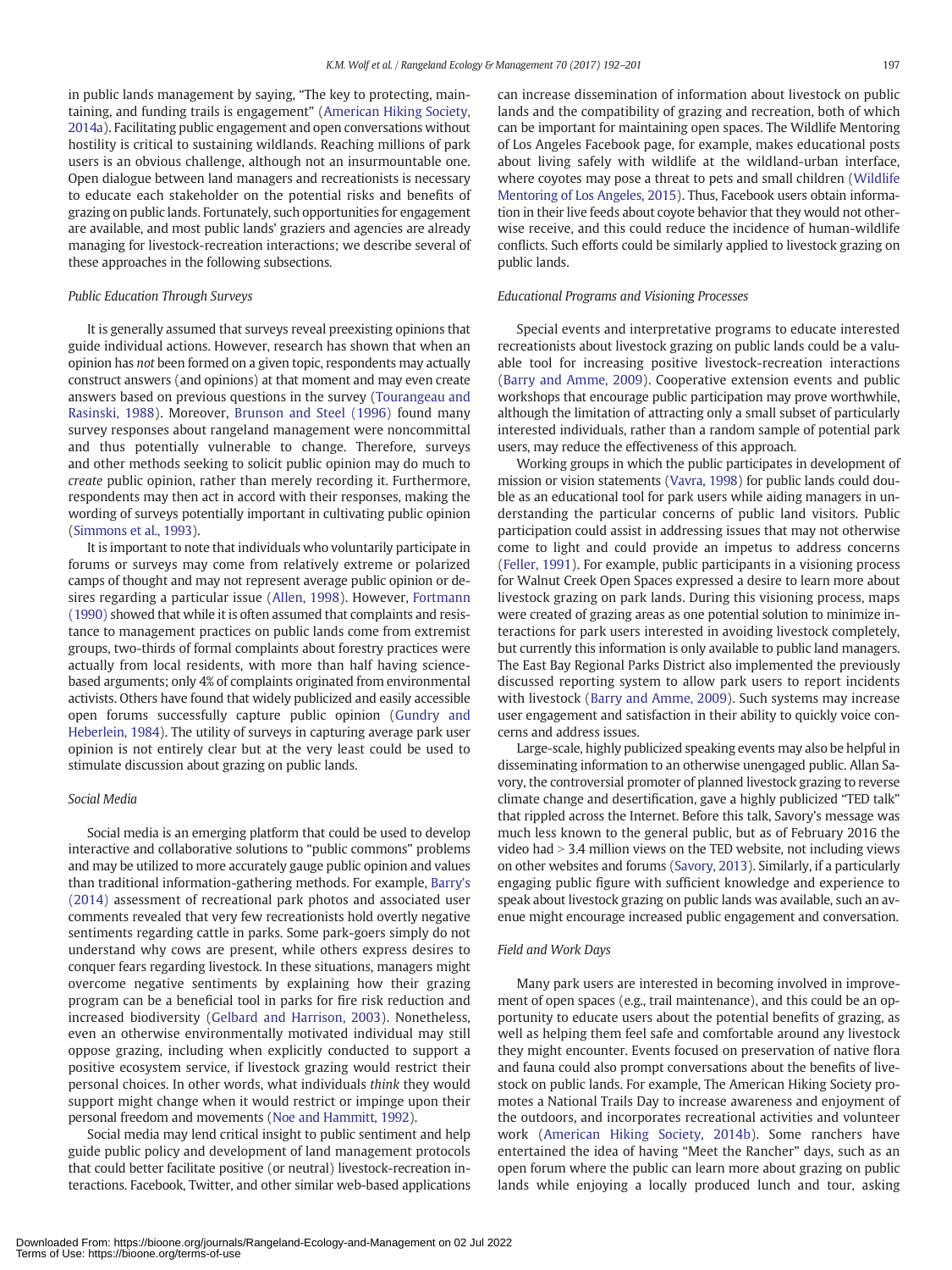questions, and interacting with livestock (Wolf et al. unpublished manuscript).

#### Popular Press, Factsheets, and Signage

Printed materials such as articles in popular press venues like outdoor recreation magazines, (e.g., Backpacker, TrailGroove, Outside), national and local newspapers (e.g., The New York Times, Contra Costa Times), online websites and forums (e.g., [www.hiking-for-her.com,](http://www.hiking-for-her.com) [www.hikingtripreports.com](http://www.hikingtripreports.com)), and scientific publications (e.g., The Outdoor Journal, Parks and Recreation magazine) could increase the number of park users who understand the ecological reasons for livestock grazing and might assist in users navigating trails around livestock. Bulletins and pamphlets could be distributed in person, via email, or through websites to provide more information about the potential benefits of livestock grazing in many California wildlands. The University of California's Division of Agriculture and Natural Resources, for example, publishes factsheets about the benefits of well-managed livestock grazing [\(Barry et al., 2015; Larson et al., 2015\)](#page-9-0).

Educational signage can provide more site-specific information to assist users in navigating areas where livestock graze (Fig. 1), along with warnings of rattlesnakes, mountain lions, and other potential wildland dangers ([Barry and Amme, 2009; Tempest, 2004](#page-9-0)). East Bay Regional Parks District developed a brochure to assist the public in safely navigating areas with livestock while providing information about grazing planning and benefits of grazing in the parks. In this brochure, the park acknowledges potential negative impacts of domestic grazing livestock (e.g., muddy, pocked ground in the rainy season from animal impact, manure, and rare injuries) and emphasizes the importance of vigilant grazing management to balance proper resource management and enhancement of biodiversity with an enjoyable user experience [\(East Bay Regional Park District, 2015](#page-9-0)). Interpretative signage has also been developed by the University of California Cooperative Extension in cooperation with East Bay Regional Park District to explain to park users the history and purpose of livestock grazing in parks (S. Barry pers. comm. 2016).

#### Information Sources and Language

[Brunson and Steel \(1996\)](#page-9-0) found that in general, the public is "ambivalent" about science and may be suspicious of information that comes from a source in which they have low confidence. Universities are viewed as more credible information sources than government agencies, so for the livestock industry, partnerships with universities may be particularly fruitful ([Steel et al., 1990](#page-10-0)). Whatever the state of average knowledge regarding natural resource management on rangelands—and in particular public lands where grazing may occur—it is apparent that the public is at least somewhat concerned ([Holland,](#page-10-0)



Figure 1. Educational signage to notify recreationists of cattle presence and provide safety suggestions for interacting with cattle. (With permission from [East Bay Regional Park District,](#page-9-0) [2015\)](#page-9-0).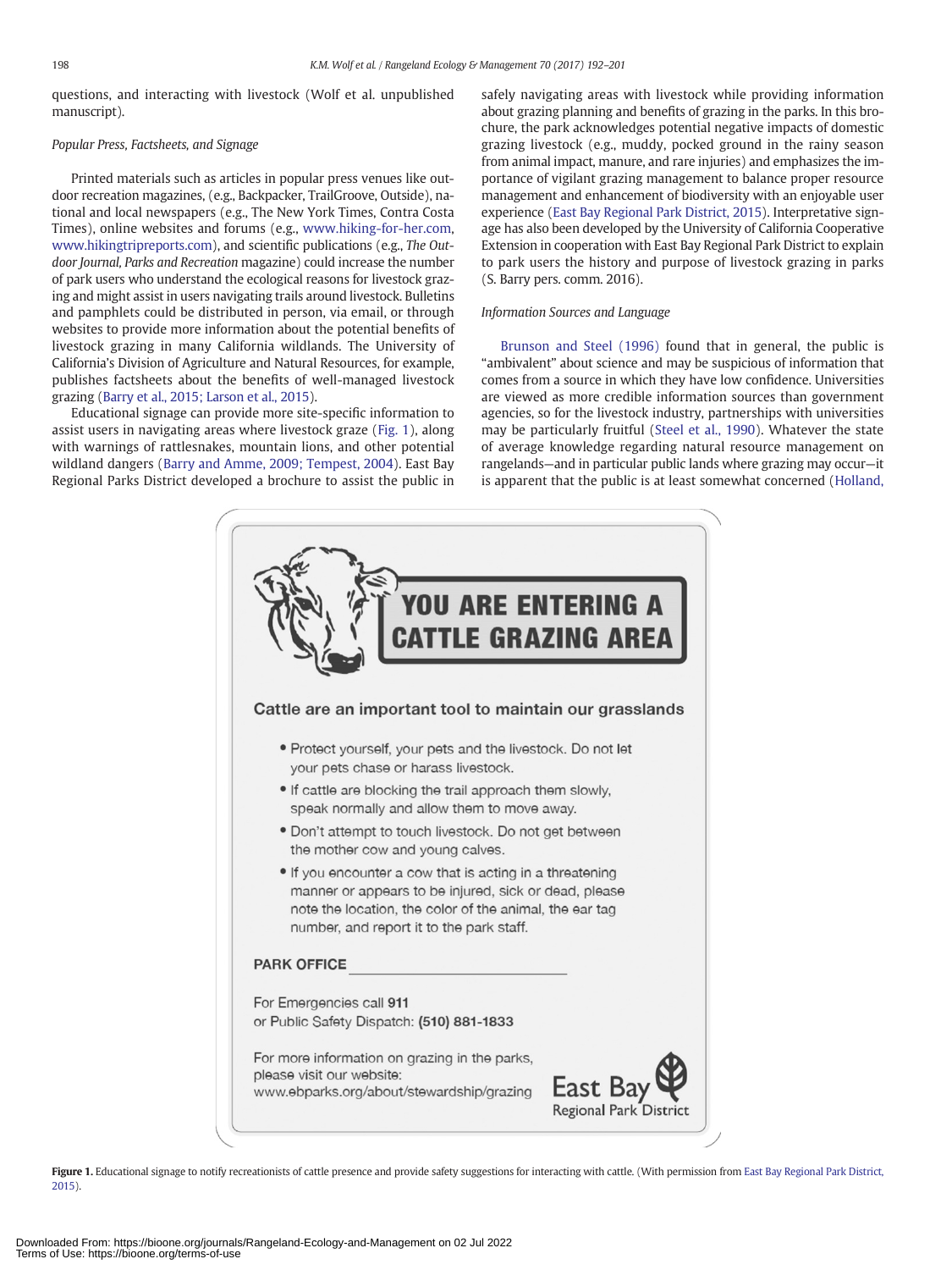[2015; McGall, 2015; Nardi, 2012; Tempest, 2004\)](#page-10-0) and land managers are cognizant of this concern and working to generate socially acceptable solutions to balance multiple-resource uses and enhance wildland ecosystems ([Barry et al., 2015; East Bay Regional Park District, 2015;](#page-9-0) [Larson et al., 2015\)](#page-9-0).

However, land managers and agencies also recognize that working harder to educate the public may not automatically confer a consensus about grazing on public lands. Keeping this awareness at the forefront of discussions may reduce initial frustration among land managers if changes in public opinion regarding livestock grazing on public lands are not immediately forthcoming. This may lead to more patience with the process and creative, collaborative approaches to multipleuse management of grazed recreational lands. When range managers and park rangers deliver this message, they can refrain from using technical, jargon-based vocabulary that may seem confusing. They could also steer clear of the "science always has a solution" paradigm that can divide the general public and natural resource managers, recognizing that social and cultural values of citizens are often strongly held and unlikely to change quickly [\(Brunson, 1992; Brunson and Steel, 1996](#page-9-0)).

#### Livestock grazing management

Interviews with graziers, public lands' managers, and rangeland consultants revealed a variety of practices that graziers and managers can and do implement that might improve livestock-recreation interactions or reduce their frequency; the information in this and the following subsection ("Recreationist Efforts") briefly summarizes a variety of these management tactics as revealed by interviewees and surveys with public lands' managers and graziers (Wolf et al. unpublished manuscript).

Many graziers engage park users one-on-one to answer questions about grazing and demonstrate safe interactions with livestock, sometimes opening gates for passers-by when possible. This is one potential way to create allies out of recreationists, and the large numbers of park users on public lands can be a benefit to the grazier, as more eyes on the land and animals can be helpful in the event of an emergency or illegal activity. "Range-riding" interns could be employed on public lands during high-traffic periods to provide informal education and monitoring of activities, and this could increase public understanding of grazing. As previously mentioned, signage is a simple way to notify recreationists of livestock presence and provide tips on navigating areas with livestock, clarify what constitutes an emergency, and explain what park users should do in the event of an emergency. These signs should have the local park agency phone number but can also direct users to call 911 in case of a true emergency.

Avoidance strategies may include training and habituation of livestock to common park stressors, such as hikers, dogs, bikers, ATVs, and horses. Selection for temperament is also commonly practiced: graziers prefer gentle, calm animals, as this is conducive to good weight gain ([Grandin, 1998\)](#page-9-0) and has the added benefit of reducing negative interactions between livestock and park users. Many graziers prescribe to principles of low-stress handling, which may also induce animals to remain calm when humans, dogs, or other stressors are present. Livestock may be moved to areas of lower recreational usage during times that could represent an increased risk, such as breeding and calving (or kidding and lambing) seasons. Moreover, managers generally choose to perform management activities (e.g., movement of animals between pastures, health checks) during times of lower recreational use (e.g., avoiding weekends and holidays).

Finally, many graziers and public land agencies use social media, the Internet, printed materials, workshops, and field days to further inform the public about the reasons for grazing and to help with safely navigating areas with livestock. Many graziers go so far as to provide additional services in parks, including enhancement of oak woodland habitat, picking up trash, and maintaining watering points for use by horses, dogs, and wildlife even when livestock are not present. These services may enhance the recreational experience, increase wildlife habitat, and improve other ecosystem services ([Barry et al., 2012](#page-9-0)).

#### Recreationist Efforts

Recreationists can contribute to safe livestock-recreation interactions by reading all signs and educational materials, checking for alerts on social media and websites before visiting parks, asking questions when they encounter graziers or parks' staff, keeping dogs on-leash and under control at all times, maintaining a safe distance from livestock, moving slowly and calmly through areas with livestock, never interacting directly with livestock (especially young animals), and reporting any concerns or emergencies. In the event of an emergency involving livestock, park users should provide as much information to emergency personnel as possible to facilitate a quick response. This includes taking photos from a safe distance; noting locations, waypoints, trail markers, or distinguishing landscape features; and describing the animal in detail, providing eartag numbers if possible (a zoomed-in photo may allow individuals to view eartag numbers while maintaining a safe distance). Young animals are often left alone while their mothers eat or drink, and unless the animal is clearly injured, this does not constitute an emergency.

### Management Implications and Information Needs

While both poorly managed recreation and livestock grazing can have negative impacts on wildlife and ecosystems, increased demand for already limited recreational and grazing lands may actually help save these lands in the long term ([Bush and Ptak, 2006; Forest Service,](#page-9-0) [2012](#page-9-0)). Preserving these areas as working landscapes that provide social, cultural, and economic benefits to the public and state may be one way to protect dwindling rangeland habitats, as open spaces not providing any economic return are often targeted for development [\(Fire and Re](#page-9-0)[source Assessment Program, 2010; Resnik et al., 2006](#page-9-0)). As such, land managers and graziers must work collaboratively to exchange information ([Moss, 2009](#page-10-0)) and develop synergistic approaches for simultaneously grazing livestock and providing recreational opportunities on public and private lands ([Forest Service, 2012; Sayre, 2005; Walker](#page-9-0) [et al., 2002\)](#page-9-0) in coastal California regions to avoid increased conflict and possibly increased limitations and regulations to either activity [\(Plieninger et al., 2012; Resnik et al., 2006\)](#page-10-0). Opportunities for public education and learning may also mediate negative perceptions or concerns about multiple uses of these lands [\(Barry, 2014; Sanderson et al.,](#page-9-0) [1986](#page-9-0)). Nonetheless, this must be approached with a strong respect for local social values of the general public and an open mind by educators [\(Brunson, 1992](#page-9-0)), and should be geared toward local circumstances and historical land use, as methods that work well under one set of conditions may not transfer to others ([Shindler and Neburka, 1997\)](#page-10-0).

#### **Conclusion**

Heightened desire for recreational lands; the need to manage for fire risk reduction, weed invasions, and wildlife; the economic benefit imparted to local communities from food and fiber production by livestock grazing; and interest from land managers and the public in the use of livestock as a tool to improve ecosystems make a multiple-use approach to rangeland management desirable. It is likely that already rare negative livestock-recreation conflicts can be further minimized and the benefits of these concurrent uses maximized with appropriate policies, management, creativity, and tolerance on the part of both livestock managers and recreationists on public lands. Increased concurrent livestock grazing and recreation on public lands is an entirely plausible and mutually beneficial strategy for sustainably managing public lands while simultaneously increasing economic, ecological, and cultural values.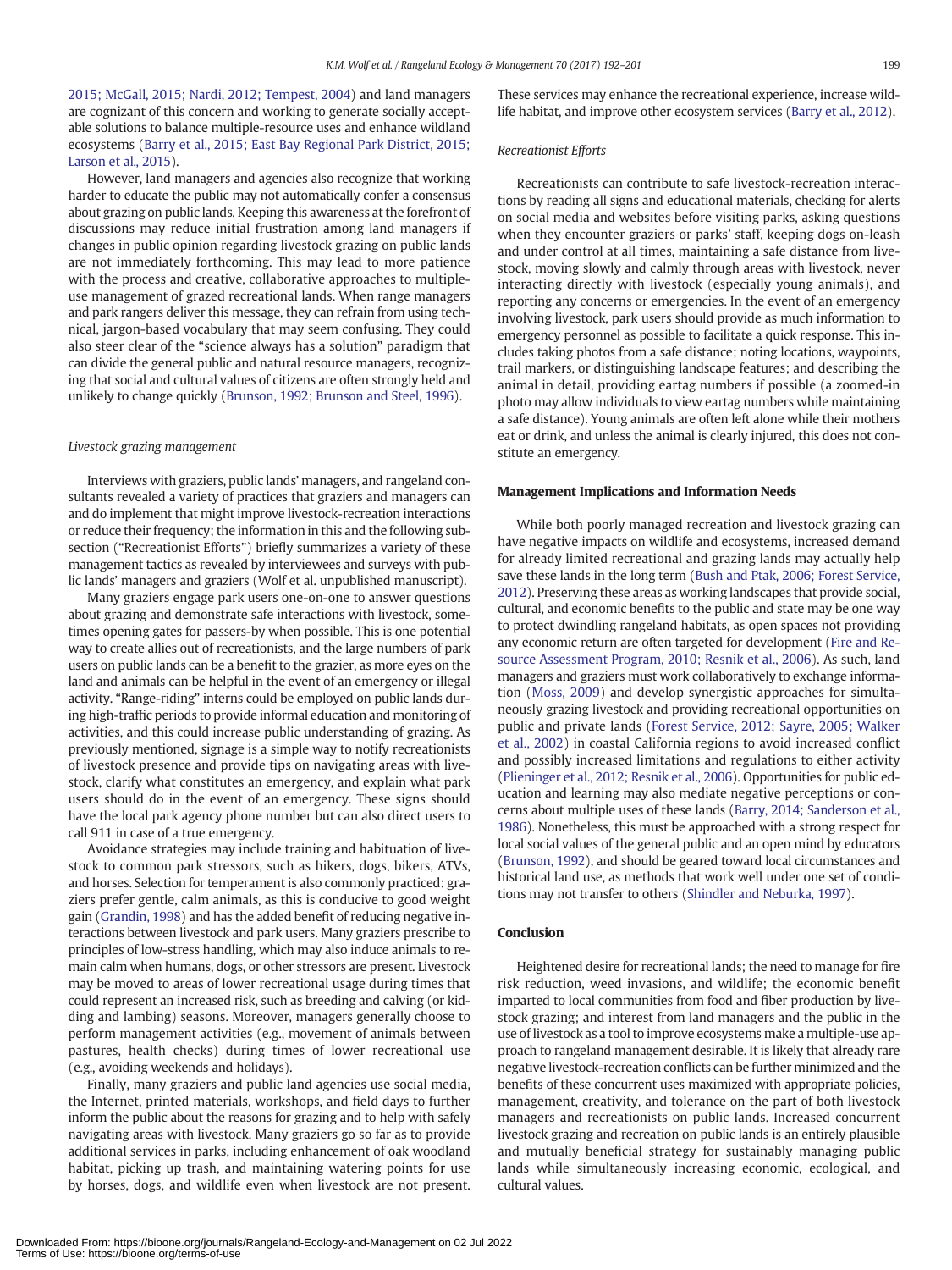#### <span id="page-9-0"></span>Acknowledgments

We would like to thank Grey Hayes and Larry Ford for their guidance in developing this manuscript. Eric Engles provided helpful editorial assistance. Many ranchers, land managers, and consultants offered their time to discuss pertinent issues related to this topic, and workshop attendees at a Central Coast Rangeland Coalition special meeting highlighted issues of regional concern relevant to their agencies and properties.

#### References

- Allen, P.T., 1998. [Public participation in resolving environmental disputes and the prob](http://refhub.elsevier.com/S1550-7424(16)30076-8/rf0005)[lem of representativeness. Risk: Health, Safety and the Environment 9, 297](http://refhub.elsevier.com/S1550-7424(16)30076-8/rf0005)–308.
- American Hiking Society, 2014a. American Hiking Society. American Hiking Society, Silver Spring, MD, USA Available at: <http://www.americanhiking.org>/. Accessed 6 August 2015.
- American Hiking Society, 2014b. National Trails Day 2015. American Hiking Society, Silver Spring, MD, USA Available at: [http://www.americanhiking.org/miscellaneous/](http://www.americanhiking.org/miscellaneous/national-trails-day-2015/) [national-trails-day-2015/.](http://www.americanhiking.org/miscellaneous/national-trails-day-2015/) Accessed 6 August 2015.
- Anderson, E.W., 1989. Cattle-free by '93—[a viewpoint. Rangelands 11, 189](http://refhub.elsevier.com/S1550-7424(16)30076-8/rf0020)–190.
- Armour, C., Duff, D., Elmore, W., 1994. [The effects of livestock grazing on Western riparian](http://refhub.elsevier.com/S1550-7424(16)30076-8/rf0025) [and stream ecosystem. Fisheries 19, 9](http://refhub.elsevier.com/S1550-7424(16)30076-8/rf0025)–12.
- Barry, S., 2009. In search of the "green cow." [Keeping Landscapes Working 6, 1](http://refhub.elsevier.com/S1550-7424(16)30076-8/rf0030)-2.
- Barry, S., 2014. [Using social media to discover public values, interests, and perceptions](http://refhub.elsevier.com/S1550-7424(16)30076-8/rf0040) [about cattle grazing on park lands. Environmental Management 53, 454](http://refhub.elsevier.com/S1550-7424(16)30076-8/rf0040)–464.
- Barry, S., Amme, D., 2009. [Cows, bikes, hikes and kites: minimizing con](http://refhub.elsevier.com/S1550-7424(16)30076-8/rf0045)flict between pub[lic recreation and grazing livestock. Keeping Landscapes Working 6, 3](http://refhub.elsevier.com/S1550-7424(16)30076-8/rf0045)–7.
- Barry, S., Forero, L., Huntsinger, L., Davy, J., Larson, S., Nader, G., 2012. [Ranchers subsidize pub](http://refhub.elsevier.com/S1550-7424(16)30076-8/rf0050)[lic lands through stewardship. 65th Annual Meeting of the Society for Range Manage](http://refhub.elsevier.com/S1550-7424(16)30076-8/rf0050)ment, 28 January–[3 February 2012. Society for Range Management, Spokane, WA, USA](http://refhub.elsevier.com/S1550-7424(16)30076-8/rf0050).
- Barry, S., Bush, L., Larson, S., Ford, L., 2015. [Understanding working rangelands: the bene](http://refhub.elsevier.com/S1550-7424(16)30076-8/rf0055)fits of grazing—[livestock grazing: a conservation tool on California](http://refhub.elsevier.com/S1550-7424(16)30076-8/rf0055)'s annual grass[lands \(ANR Publication No. 8517\). University of California Agriculture and Natural](http://refhub.elsevier.com/S1550-7424(16)30076-8/rf0055) [Resources, Richmond, CA, USA.](http://refhub.elsevier.com/S1550-7424(16)30076-8/rf0055)
- Belsky, A.J., Matzke, A., Uselman, S., 1999. Survey of livestock infl[uences on stream and](http://refhub.elsevier.com/S1550-7424(16)30076-8/rf0060) [riparian ecosystems in the western United States. Journal of Soil andWater Conservation](http://refhub.elsevier.com/S1550-7424(16)30076-8/rf0060) [54, 419](http://refhub.elsevier.com/S1550-7424(16)30076-8/rf0060)–431.
- Bradford, D., Reed, F., LeValley, R.B., Campbell, C., Kossler, S., 2002. [Livestock grazing on](http://refhub.elsevier.com/S1550-7424(16)30076-8/rf0065) the national forests—[why continue to do it? Rangeland 24, 3](http://refhub.elsevier.com/S1550-7424(16)30076-8/rf0065)–11.
- Briske, D.D., Sayre, N.F., Huntsinger, L., Fernandez-Gimenez, M., Budd, B., Derner, J.D., 2011. [Origin, persistence, and resolution of the rotational grazing debate: integrating human](http://refhub.elsevier.com/S1550-7424(16)30076-8/rf0070) dimensions into rangeland research. [Rangeland Ecology & Management 64, 325](http://refhub.elsevier.com/S1550-7424(16)30076-8/rf0070)–334.
- Brunson, M., 1992. [Professional bias, public perspectives, and communication pitfalls for](http://refhub.elsevier.com/S1550-7424(16)30076-8/rf0075) [natural resource managers. Rangeland 14, 292](http://refhub.elsevier.com/S1550-7424(16)30076-8/rf0075)–295.
- Brunson, M.W., Gilbert, L., 2003. [Recreationist responses to livestock grazing in a new](http://refhub.elsevier.com/S1550-7424(16)30076-8/rf0080) [national monument. Journal of Range Management 56, 570](http://refhub.elsevier.com/S1550-7424(16)30076-8/rf0080)–576.
- Brunson, M.W., Steel, B.S., 1996. [Sources of variation in attitudes and beliefs about federal](http://refhub.elsevier.com/S1550-7424(16)30076-8/rf0090) [rangeland management. Journal of Range Management 49, 69](http://refhub.elsevier.com/S1550-7424(16)30076-8/rf0090)–75.
- Burcham, L.T., 1957. [California range land: an historico-ecological study of the range re](http://refhub.elsevier.com/S1550-7424(16)30076-8/rf0095)[source of California. Pub. No. 7. Center for Archaeological Research at Davis, University](http://refhub.elsevier.com/S1550-7424(16)30076-8/rf0095) [of California Division of Forestry, Department of Natural Resources, Davis, CA, USA.](http://refhub.elsevier.com/S1550-7424(16)30076-8/rf0095)
- Bureau of Land Management, 1994. Rangeland reform '[94: a proposal to improve man](http://refhub.elsevier.com/S1550-7424(16)30076-8/rf0100)[agement of rangeland ecosystems and the administration of livestock grazing on](http://refhub.elsevier.com/S1550-7424(16)30076-8/rf0100) [public lands U.S. Department of the Interior, Washington, DC, USA: BLM](http://refhub.elsevier.com/S1550-7424(16)30076-8/rf0100).
- Bureau of Land Management, 2009a. California public lands—national system of public lands. U.S. Department of the Interior, Washington DC, USA Available at: [http://](http://www.blm.gov/style/medialib/blm/ca/pdf/caso/publications.Par.1307.File.dat/Brochure_California_Public_Lands-2009.pdf) [www.blm.gov/style/medialib/blm/ca/pdf/caso/publications.Par.1307.File.dat/](http://www.blm.gov/style/medialib/blm/ca/pdf/caso/publications.Par.1307.File.dat/Brochure_California_Public_Lands-2009.pdf) [Brochure\\_California\\_Public\\_Lands-2009.pdf](http://www.blm.gov/style/medialib/blm/ca/pdf/caso/publications.Par.1307.File.dat/Brochure_California_Public_Lands-2009.pdf). Accessed 2 August 2016.
- Bureau of Land Management, 2009b. History of public land grazing. U.S. Department of the Interior, Washington DC, USA Available at: [http://www.blm.gov/nv/st/en/prog/](http://www.blm.gov/nv/st/en/prog/grazing/history_of_public.html) [grazing/history\\_of\\_public.html](http://www.blm.gov/nv/st/en/prog/grazing/history_of_public.html). Accessed 21 April 2015.
- Bureau of Land Management, 2012. BLM California Strategic Framework. U.S. Department of the Interior, Sacramento, CA, USA Available at: [http://www.blm.gov/style/](http://www.blm.gov/style/medialib/blm/ca/pdf/caso/slt.Par.51724.File.dat/CA_StrategicFramework.pdf) [medialib/blm/ca/pdf/caso/slt.Par.51724.File.dat/CA\\_StrategicFramework.pdf](http://www.blm.gov/style/medialib/blm/ca/pdf/caso/slt.Par.51724.File.dat/CA_StrategicFramework.pdf). Accessed 6 August 2015.
- Bureau of Land Management, 2016. Bureau of Land Management. U.S. Department of the Interior, Washington DC, USA Available at: [http://www.blm.gov/ca/st/en.html.](http://www.blm.gov/ca/st/en.html) Accessed 31 July 2016.
- Bush, L., Ptak, E., 2006.[Grazing handbook: a guide for resource managers in coastal California.](http://refhub.elsevier.com/S1550-7424(16)30076-8/rf0125) [Sotoyome Resource Conservation District and California State Coastal Conservancy,](http://refhub.elsevier.com/S1550-7424(16)30076-8/rf0125) [Santa Rosa, CA, USA](http://refhub.elsevier.com/S1550-7424(16)30076-8/rf0125).
- California Department of Finance, 2014. [Report P-1 \(county\): state and county total](http://refhub.elsevier.com/S1550-7424(16)30076-8/rf0130) [population projections, 2010-2060 \(5-year increments\). State of California, Sacramento,](http://refhub.elsevier.com/S1550-7424(16)30076-8/rf0130) [CA, USA](http://refhub.elsevier.com/S1550-7424(16)30076-8/rf0130).
- California Department of Parks and Recreation, 2013. California state parks strategic action plan 2013-2014. California State Parks, Sacramento, CA, USA Available at: [http://www.parks.ca.gov/pages/23071/](http://www.parks.ca.gov/pages/23071/files/2013-2014_California_State_Parks_Strategic_Action_Plan_3-8-13.pdf)files/2013-2014\_California\_State\_Parks\_ [Strategic\\_Action\\_Plan\\_3-8-13.pdf.](http://www.parks.ca.gov/pages/23071/files/2013-2014_California_State_Parks_Strategic_Action_Plan_3-8-13.pdf) Accessed 7 October 2015.
- California Department of Parks and Recreation, 2016. Rules and regulations summary. California State Parks, Sacramento, CA, USA Available at: [http://www.parks.ca.gov/?](http://www.parks.ca.gov/?page_id=21300) [page\\_id=21300](http://www.parks.ca.gov/?page_id=21300). Accessed 27 July 2016.
- California State Parks, 2004. Public safety. In: [California State Parks, Performance Manage](http://refhub.elsevier.com/S1550-7424(16)30076-8/rf0145)[ment Report 2004. California State Parks, Sacramento, CA, USA, pp. 38](http://refhub.elsevier.com/S1550-7424(16)30076-8/rf0145)–42.
- California State Parks, 2010. [Cowell Ranch/John Marsh State Historic Park preliminary](http://refhub.elsevier.com/S1550-7424(16)30076-8/rf0150) [general plan and draft program environmental impact report. California Department](http://refhub.elsevier.com/S1550-7424(16)30076-8/rf0150) [of Parks and Recreation, Sacramento, CA, USA](http://refhub.elsevier.com/S1550-7424(16)30076-8/rf0150).
- Callaway, R.M., Davis, F.W., 1993. Vegetation dynamics, fi[re, and the physical environ](http://refhub.elsevier.com/S1550-7424(16)30076-8/rf0155)[ment in coastal Central California. Ecology 74, 1567](http://refhub.elsevier.com/S1550-7424(16)30076-8/rf0155)–1578.
- Cuff, D., Nardi, E., 2013. Mount Diablo fire revives debate over cattle grazing limits in state park. Contra Costa Times, Contra Costa, CA, USA Available at: [http://www.](http://www.contracostatimes.com/my-town/ci_24218529/mount-diablo-fire-revives-debate-over-cattle-grazing) [contracostatimes.com/my-town/ci\\_24218529/mount-diablo-](http://www.contracostatimes.com/my-town/ci_24218529/mount-diablo-fire-revives-debate-over-cattle-grazing)fire-revives-debate[over-cattle-grazing](http://www.contracostatimes.com/my-town/ci_24218529/mount-diablo-fire-revives-debate-over-cattle-grazing). Accessed 23 April 2015.
- D'Antonio, C.M., Vitousek, P.M., 1992. [Biological invasions by exotic grasses, the grass/](http://refhub.elsevier.com/S1550-7424(16)30076-8/rf0165)fire [cycle, and global change. Annual Review of Ecological Systems 23, 63](http://refhub.elsevier.com/S1550-7424(16)30076-8/rf0165)–87.
- DiTomaso, J.M., 2000. [Invasive weeds in rangelands: species, impacts, and management.](http://refhub.elsevier.com/S1550-7424(16)30076-8/rf0170) [Weed Science 48, 255](http://refhub.elsevier.com/S1550-7424(16)30076-8/rf0170)–265.
- Dutton, W.L., 1953. [Forest grazing in the United States. Journal of Forestry 51, 248](http://refhub.elsevier.com/S1550-7424(16)30076-8/rf0175)–251. Dyer, A.R., Rice, K.J., 1997. Intraspecifi[c and diffuse competition: the response of](http://refhub.elsevier.com/S1550-7424(16)30076-8/rf0180) Nassella pulchra [in a California grassland. Ecological Applications 7, 484](http://refhub.elsevier.com/S1550-7424(16)30076-8/rf0180)–492.
- Dyer, A.R., Rice, K.J., 1999. [Effects of competition on resource availability and growth of a](http://refhub.elsevier.com/S1550-7424(16)30076-8/rf0185) [California bunchgrass. Ecology 80, 2697](http://refhub.elsevier.com/S1550-7424(16)30076-8/rf0185)–2710.
- East Bay Regional Park District, 2015. Grazing animals in the East Bay Regional Park District. East Bay Regional Park District, Oakland, CA, USA Available at: [http://](http://www.ebparks.org/Assets/files/stew_grazing_brochure.pdf) www.ebparks.org/Assets/fi[les/stew\\_grazing\\_brochure.pdf.](http://www.ebparks.org/Assets/files/stew_grazing_brochure.pdf) Accessed 24 May 2015.
- Edwards, S.W., 1992. [Observations on the prehistory and ecology of grazing in California.](http://refhub.elsevier.com/S1550-7424(16)30076-8/rf0195) [Fremontia 20, 3](http://refhub.elsevier.com/S1550-7424(16)30076-8/rf0195)–11.
- Ehrlich, P.R., 1990. [Habitats in crisis: why we should care about the loss of species?](http://refhub.elsevier.com/S1550-7424(16)30076-8/rf0200) [Forestry Ecology Management, Conservation of Diversity in Forest Ecosystem 35,](http://refhub.elsevier.com/S1550-7424(16)30076-8/rf0200) 5–[11.](http://refhub.elsevier.com/S1550-7424(16)30076-8/rf0200)
- Eisenstein, B., Stampe, E., 2006. At risk 2006. Greenbelt Alliance, San Francisco, CA, USA Available at: [http://issuu.com/greenbelt\\_alliance/docs/at\\_risk\\_2006\\_greenbelt\\_](http://issuu.com/greenbelt_alliance/docs/at_risk_2006_greenbelt_alliance#embed) [alliance#embed.](http://issuu.com/greenbelt_alliance/docs/at_risk_2006_greenbelt_alliance#embed) Accessed 31 May 2015.
- Feller, J.M., 1991. [Grazing management of the public lands: opening the process to public](http://refhub.elsevier.com/S1550-7424(16)30076-8/rf0210) [participation \(SSRN Scholarly Paper No. ID 1467824\). Social Science Research Network,](http://refhub.elsevier.com/S1550-7424(16)30076-8/rf0210) [Rochester, NY, USA.](http://refhub.elsevier.com/S1550-7424(16)30076-8/rf0210)
- Fire and Resource Assessment Program, 2003. [The changing California: forest and range 2003](http://refhub.elsevier.com/S1550-7424(16)30076-8/rf0215) [assessment. California Department of Forestry and Fire Protection, Sacramento, CA, USA](http://refhub.elsevier.com/S1550-7424(16)30076-8/rf0215).
- Fire and Resource Assessment Program, 2010. California's forests and rangelands: 2010 assessment. California Department of Forestry and Fire Protection, Sacramento, CA, USA Available at: [http://frap.cdf.ca.gov/data/assessment2010/pdfs/california\\_forest\\_](http://frap.cdf.ca.gov/data/assessment2010/pdfs/california_forest_assessment_nov22.pd) [assessment\\_nov22.pd](http://frap.cdf.ca.gov/data/assessment2010/pdfs/california_forest_assessment_nov22.pd). Accessed 7 May 2015.
- Fleischner, T.L., 1994. [Ecological costs of livestock grazing in western North America.](http://refhub.elsevier.com/S1550-7424(16)30076-8/rf0225) [Conservation Biology 8, 629](http://refhub.elsevier.com/S1550-7424(16)30076-8/rf0225)–644.
- Foin, T.C., Hektner, M.M., 1986. [Secondary succession and the fate of native species in a](http://refhub.elsevier.com/S1550-7424(16)30076-8/rf0230) [California coastal prairie community. Madroño 33, 189](http://refhub.elsevier.com/S1550-7424(16)30076-8/rf0230)–206.
- Foley, J.A., 2005. [Global consequences of land use. Science 309, 570](http://refhub.elsevier.com/S1550-7424(16)30076-8/rf0235)–574.
- Forest Service, 2012. Future of America's forest and rangelands: Forest Service 2010 Resources Planning Act Assessment (general technical report no. WO-87). United States Department of Agriculture, Washington, DC, USA. Available at: [http://www.](http://www.treesearch.fs.fed.us/pubs/41976/) [treesearch.fs.fed.us/pubs/41976/.](http://www.treesearch.fs.fed.us/pubs/41976/) Accessed 2 May 2015.
- Fortmann, L., 1990. [Role of professional norms and beliefs in the agency-client relations of](http://refhub.elsevier.com/S1550-7424(16)30076-8/rf0250) [natural resource bureaucracies. The Natural Resources Journal 30, 361](http://refhub.elsevier.com/S1550-7424(16)30076-8/rf0250).
- Fraser-Williams, A., McIntyre, K., Westgarth, C., 2016. [Are cattle dangerous to walkers? A](http://refhub.elsevier.com/S1550-7424(16)30076-8/rf0255) [scoping review. Injury Prevention](http://refhub.elsevier.com/S1550-7424(16)30076-8/rf0255).
- Freilich, J.E., Emlen, J.M., Duda, J.J., Freeman, D.C., Cafaro, P.J., 2003. [Ecological effects of](http://refhub.elsevier.com/S1550-7424(16)30076-8/rf0260) [ranching: a six-point critique. BioScience 53, 759](http://refhub.elsevier.com/S1550-7424(16)30076-8/rf0260)–765.
- Fried, J.S., Huntsinger, L., 1998. [Managing for naturalness at Mt. Diablo state park. Society](http://refhub.elsevier.com/S1550-7424(16)30076-8/rf0265) [of Natural Resources 11, 505](http://refhub.elsevier.com/S1550-7424(16)30076-8/rf0265)–516.
- Fulbright, T.E., Ortega-Santos, J.A., 2006. [Livestock grazing and wildlife management in](http://refhub.elsevier.com/S1550-7424(16)30076-8/rf0270) [North America. Secheresse Montrouge 17, 371](http://refhub.elsevier.com/S1550-7424(16)30076-8/rf0270)–376.
- Gelbard, J.L., Harrison, S., 2003. [Roadless habitats as refuges for native grasslands: interac](http://refhub.elsevier.com/S1550-7424(16)30076-8/rf0275)[tions with soil, aspect, and grazing. Ecological Applications 13, 404](http://refhub.elsevier.com/S1550-7424(16)30076-8/rf0275)–415.
- George, M., Larsen, R., McDougald, N., Gerlach, J., Fulgham, K., 2004. [Cattle grazing has](http://refhub.elsevier.com/S1550-7424(16)30076-8/rf0280) [varying impacts on stream-channel erosion in oak woodlands. California Agriculture](http://refhub.elsevier.com/S1550-7424(16)30076-8/rf0280) [58, 138](http://refhub.elsevier.com/S1550-7424(16)30076-8/rf0280)–143.
- Grandin, T., 1998. [Review: reducing handling stress improves both productivity and](http://refhub.elsevier.com/S1550-7424(16)30076-8/rf0290) [welfare. Professional Animal Science 14, 1](http://refhub.elsevier.com/S1550-7424(16)30076-8/rf0290)–10.
- Gundry, K.G., Heberlein, T.A., 1984. [Research report: do public meetings represent the](http://refhub.elsevier.com/S1550-7424(16)30076-8/rf0295) [public? Journal of the American Planning Association 50, 175](http://refhub.elsevier.com/S1550-7424(16)30076-8/rf0295)–182.
- Hallissy, E., 2001. Cow controversy in regional parks. East Bay task force recommends grazing. SFGate, San Francisco, CA, USA Available at: [http://www.sfgate.com/](http://www.sfgate.com/bayarea/article/Cow-controversy-in-regional-parks-East-Bay-task-2914026.php) [bayarea/article/Cow-controversy-in-regional-parks-East-Bay-task-2914026.php.](http://www.sfgate.com/bayarea/article/Cow-controversy-in-regional-parks-East-Bay-task-2914026.php) Accessed 28 December 2015.
- Hansen, A.J., Rasker, R., Maxwell, B., Rotella, J.J., Johnson, J.D., Parmenter, A.W., Langner, U., Cohen, W.B., Lawrence, R.L., Kraska, M.P., 2002. [Ecological causes and consequences](http://refhub.elsevier.com/S1550-7424(16)30076-8/rf0305) [of demographic change in the new West. BioScience 52, 151](http://refhub.elsevier.com/S1550-7424(16)30076-8/rf0305)–162.
- Havstad, K.M., Peters, D.P.C., Skaggs, R., Brown, J., Bestelmeyer, B., Fredrickson, E., Herrick, J., Wright, J., 2007. [Ecological services to and from rangelands of the United States.](http://refhub.elsevier.com/S1550-7424(16)30076-8/rf0310) [Ecology Economist 64, 261](http://refhub.elsevier.com/S1550-7424(16)30076-8/rf0310)–268.
- Hayes, G.F., Holl, K.D., 2003. [Cattle grazing impacts on annual forbs and vegetation](http://refhub.elsevier.com/S1550-7424(16)30076-8/rf0315) [composition of mesic grasslands in California. Conservation Biology 17, 1694](http://refhub.elsevier.com/S1550-7424(16)30076-8/rf0315)–1702.
- Herrero, M., Thornton, P.K., 2013. [Livestock and global change: emerging issues for](http://refhub.elsevier.com/S1550-7424(16)30076-8/rf0320) [sustainable food systems. Proceedings of the National Academy of Science 110,](http://refhub.elsevier.com/S1550-7424(16)30076-8/rf0320) [20878](http://refhub.elsevier.com/S1550-7424(16)30076-8/rf0320)–20881.
- Herrero, M., Thornton, P.K., Gerber, P., Reid, R.S., 2009. [Livestock, livelihoods and the](http://refhub.elsevier.com/S1550-7424(16)30076-8/rf0325) [environment: understanding the trade-offs. Current Opinions in Environmental](http://refhub.elsevier.com/S1550-7424(16)30076-8/rf0325) [Sustainability 1, 111](http://refhub.elsevier.com/S1550-7424(16)30076-8/rf0325)–120.